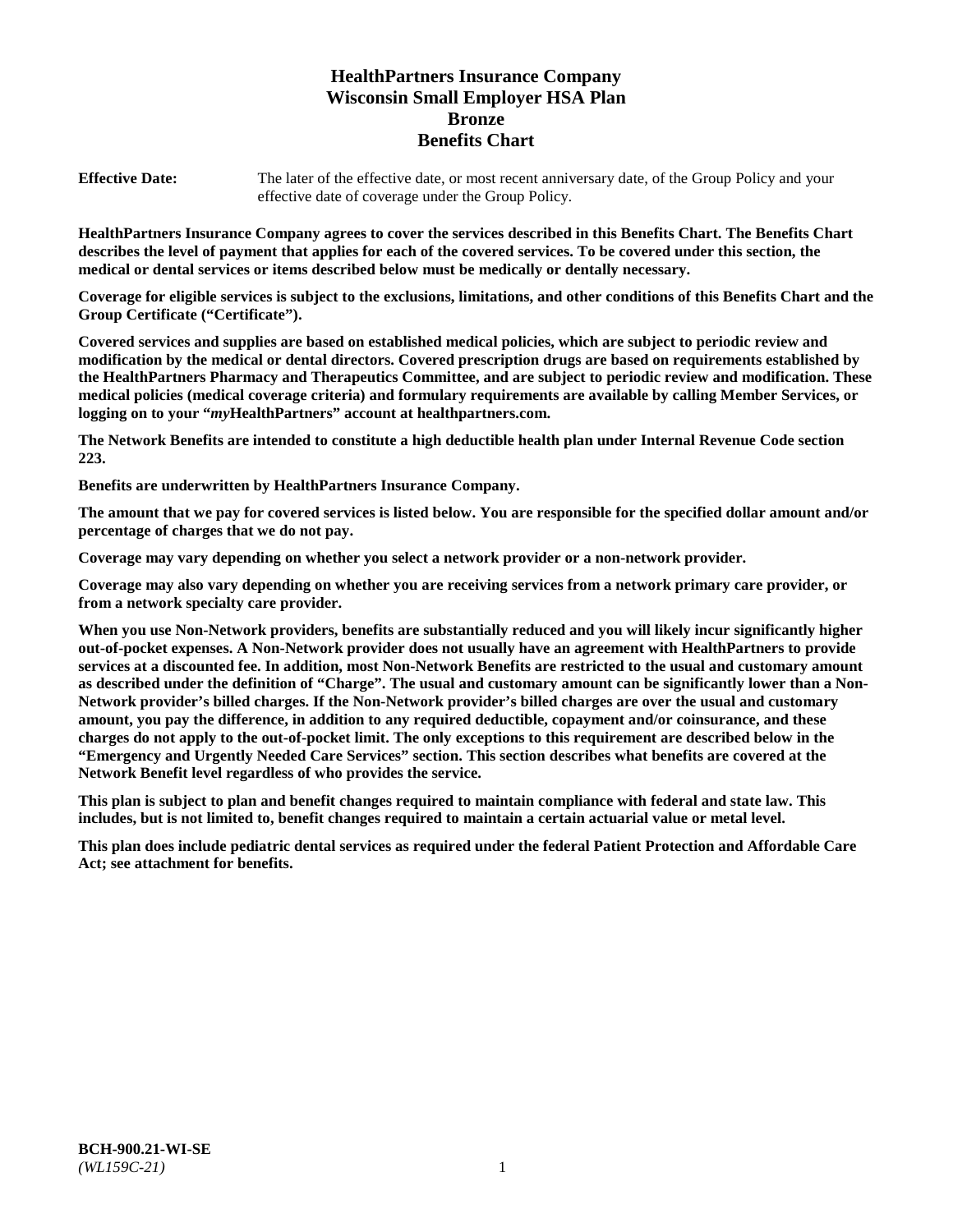# **These definitions apply to this Benefits Chart. They also apply to the Certificate.**

| <b>Biosimilar Drug:</b> | A prescription drug, approved by the Food and Drug Administration (FDA), that the FDA has<br>determined is biosimilar to and interchangeable with a biological brand name drug. Biosimilar<br>drugs are not considered generic drugs and are not covered under the generic drug benefit.                                                                                                                                                                                                                                                                                                                                                     |
|-------------------------|----------------------------------------------------------------------------------------------------------------------------------------------------------------------------------------------------------------------------------------------------------------------------------------------------------------------------------------------------------------------------------------------------------------------------------------------------------------------------------------------------------------------------------------------------------------------------------------------------------------------------------------------|
| <b>Brand Name Drug:</b> | A prescription drug, approved by the Food and Drug Administration (FDA), that is manufactured,<br>sold, or licensed for sale under a trademark by the pharmaceutical company that originally<br>researched and developed the drug. Brand name drugs have the same active-ingredient formula as<br>the generic version of the drug. However, generic drugs are manufactured and sold by other drug<br>manufacturers and are generally not available until after the patent on the brand name drug has<br>expired. A few brand name drugs may be covered at the generic drug benefit level if this is<br>indicated on the formulary.           |
| <b>Calendar Year</b>    | This is the 12-month period beginning 12:01 A.M. Central Time, on January 1, and ending 12:00<br>A.M. Central Time of the next following December 31.                                                                                                                                                                                                                                                                                                                                                                                                                                                                                        |
| <b>Charge:</b>          | For covered services delivered by a network provider, this is the provider's discounted fee for a<br>given medical/surgical service, procedure or item.                                                                                                                                                                                                                                                                                                                                                                                                                                                                                      |
|                         | For covered services delivered by non-network providers, a contracted rate may apply if such<br>arrangement is available to HealthPartners.                                                                                                                                                                                                                                                                                                                                                                                                                                                                                                  |
|                         | For the usual and customary charge for covered services delivered by non-network providers, our<br>payment is calculated using one of the following options to be determined at HealthPartners'<br>discretion: 1) a percentage of the Medicare fee schedule; 2) a comparable schedule if the service is<br>not on the Medicare fee schedule; or 3) a commercially reasonable rate for such service.                                                                                                                                                                                                                                          |
|                         | The usual and customary charge is the maximum amount allowed that we consider in the<br>calculation of the payment of charges incurred for certain covered services. You must pay for any<br>charges above the usual and customary charge, and they do not apply to the out-of-pocket limit.                                                                                                                                                                                                                                                                                                                                                 |
|                         | A charge is incurred for covered ambulatory medical and surgical services, on the date the service<br>or item is provided. A charge is incurred for covered inpatient services, on the date of admission to<br>a hospital. To be covered, a charge must be incurred on or after your effective date and on or<br>before the termination date.                                                                                                                                                                                                                                                                                                |
| Copayment/Coinsurance:  | The specified dollar amount, or percentage, of charges incurred for covered services, which we do<br>not pay, but which you must pay, each time you receive certain medical services, procedures or<br>items. Our payment for those covered services or items begins after the copayment or coinsurance<br>is satisfied. Covered services or items requiring a copayment or coinsurance are specified in this<br>Benefits Chart.                                                                                                                                                                                                             |
|                         | For services provided by a network provider:<br>An amount which is listed as a flat dollar copayment is applied to a network provider's discounted<br>charge for a given service. However, if the network provider's discounted charge for a service or<br>item is less than the flat dollar copayment, you will pay the network provider's discounted charge.<br>An amount which is listed as a percentage of charges or coinsurance is based on the network<br>provider's discounted charges, calculated at the time the claim is processed, which may include an<br>agreed upon fee schedule rate for case rate or withhold arrangements. |
|                         | For services provided by a non-network provider:<br>Any copayment or coinsurance is applied to the lesser of the provider's charges or the usual and<br>customary charge for a service.                                                                                                                                                                                                                                                                                                                                                                                                                                                      |
|                         | A copayment or coinsurance is due at the time a service is provided, or when billed by the<br>provider. The copayment or coinsurance applicable for a scheduled visit with a HealthPartners<br>network provider will be collected for each visit, late cancellation and failed appointment.                                                                                                                                                                                                                                                                                                                                                  |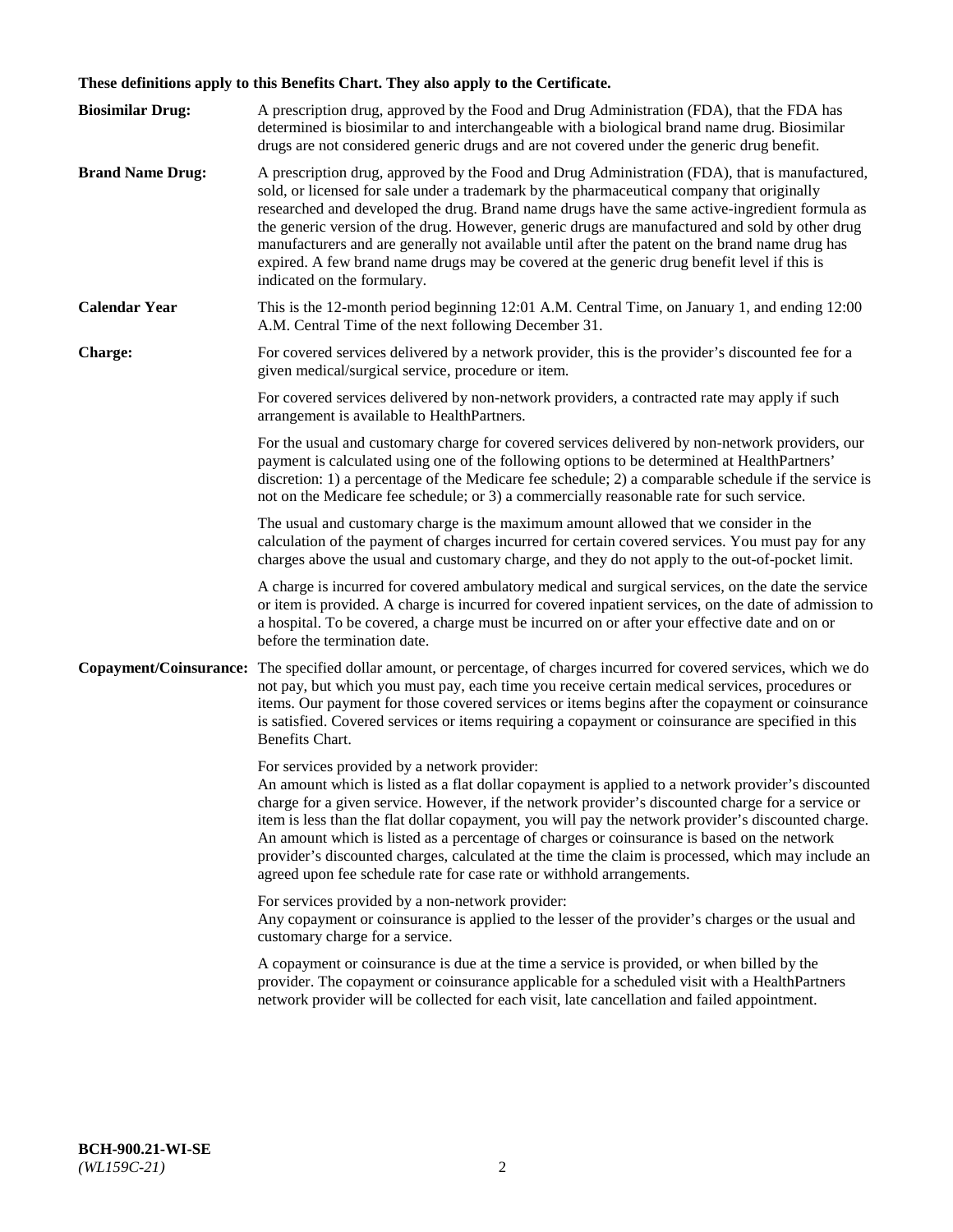| Deductible:                                | The specified dollar amount of charges incurred for covered services, which we do not pay, but an<br>enrollee or a family has to pay first in a calendar year. Our payment for those services or items<br>begins after the deductible is satisfied. For network providers, the amount of the charges that apply<br>to the deductible are based on the network provider's discounted charges, calculated at the time<br>the claim is processed, which may include an agreed upon fee schedule rate for case rate or<br>withhold arrangements. For non-network providers, the amount of charges that apply to the<br>deductible are the lesser of the provider's charges or the usual and customary charge for a service. |
|--------------------------------------------|-------------------------------------------------------------------------------------------------------------------------------------------------------------------------------------------------------------------------------------------------------------------------------------------------------------------------------------------------------------------------------------------------------------------------------------------------------------------------------------------------------------------------------------------------------------------------------------------------------------------------------------------------------------------------------------------------------------------------|
|                                            | Any amounts paid or reimbursed by a third party, including but not limited to: point of service<br>rebates, manufacturer coupons, manufacturer debits cards or other forms of direct reimbursement<br>to an Insured for a product or service, will not apply toward your deductible, to the extent<br>permitted under state and federal law.                                                                                                                                                                                                                                                                                                                                                                            |
|                                            | Your plan has an embedded deductible. This means once an Insured meets the individual<br>deductible, the plan begins paying benefits for that person. If two or more members of the family<br>meet the family deductible, the plan begins paying benefits for all members of the family,<br>regardless of whether each Insured has met the individual deductible. However, an Insured may<br>not contribute more than the individual deductible toward the family deductible.                                                                                                                                                                                                                                           |
|                                            | All services are subject to the deductible unless otherwise indicated below in this Benefits Chart.                                                                                                                                                                                                                                                                                                                                                                                                                                                                                                                                                                                                                     |
| <b>Formulary:</b>                          | This is a current list, which may be revised from time to time, of prescription drugs, medications,<br>equipment and supplies covered by us as indicated in this Benefits Chart which are covered at the<br>highest benefit level. Some drugs on the formulary may require prior authorization to be covered<br>as formulary drugs. The formulary, and information on drugs that require prior authorization, are<br>available by calling Member Services, or logging on to your "myHealthPartners" account at<br>healthpartners.com.                                                                                                                                                                                   |
| <b>Generic Drug:</b>                       | A prescription drug, approved by the Food and Drug Administration (FDA), that the FDA has<br>determined is comparable to a brand name drug product in dosage form, strength, route of<br>administration, quality, intended use and documented bioequivalence. Generally, generic drugs<br>cost less than brand name drugs. Some brand name drugs may be covered at the generic drug<br>benefit level if this is indicated on the formulary.                                                                                                                                                                                                                                                                             |
| <b>Lifetime Maximum</b><br><b>Benefit:</b> | The specified coverage limit actually paid by us for services and/or charges incurred by you for any<br>given procedure or diagnosis. Payment of benefits under this Benefits Chart ceases when that lifetime<br>maximum benefit is reached. You have to pay for any subsequent charges.                                                                                                                                                                                                                                                                                                                                                                                                                                |
| <b>Non-Formulary Drug:</b>                 | This is a prescription drug, approved by the Food and Drug Administration (FDA), that is not on<br>the formulary, is medically necessary and is not investigative or experimental or otherwise<br>excluded under the Certificate.                                                                                                                                                                                                                                                                                                                                                                                                                                                                                       |
|                                            | Out-of-Pocket Expenses: You pay the specified copayments/coinsurance and deductibles applicable for particular services,<br>subject to the out-of-pocket limit described below. These amounts are in addition to the monthly<br>premium payments.                                                                                                                                                                                                                                                                                                                                                                                                                                                                       |
| <b>Out-of-Pocket Limit:</b>                | You pay the copayments/coinsurance and deductibles for covered services, to the individual or<br>family out-of-pocket limit. Thereafter we cover 100% of the charges incurred for all other covered<br>services, for the rest of the calendar year. You pay amounts greater than the out-of-pocket limit if<br>you exceed any lifetime maximum benefit or any visit or day limits.                                                                                                                                                                                                                                                                                                                                      |
|                                            | Non-Network Benefits above the usual and customary charge (see definition of charge above) do<br>not apply to the out-of-pocket limit.                                                                                                                                                                                                                                                                                                                                                                                                                                                                                                                                                                                  |
|                                            | Non-Network Benefits for transplant surgery do not apply to the out-of-pocket limit.                                                                                                                                                                                                                                                                                                                                                                                                                                                                                                                                                                                                                                    |
|                                            | Any amounts paid or reimbursed by a third party, including but not limited to: point of service<br>rebates, manufacturer coupons, manufacturer debit cards or other forms of direct reimbursement to<br>an Insured for a product or service, will not apply as an out-of-pocket expense, to the extent<br>permitted under state and federal law.                                                                                                                                                                                                                                                                                                                                                                        |
|                                            | You are responsible to keep track of the out-of-pocket expenses. Contact Member Services for<br>assistance in determining the amount paid by the enrollee for specific eligible services received.<br>Claims for reimbursement under the out-of-pocket limit provisions are subject to the same time<br>limits and provisions described under the "Claims Provisions" section of the Certificate.                                                                                                                                                                                                                                                                                                                       |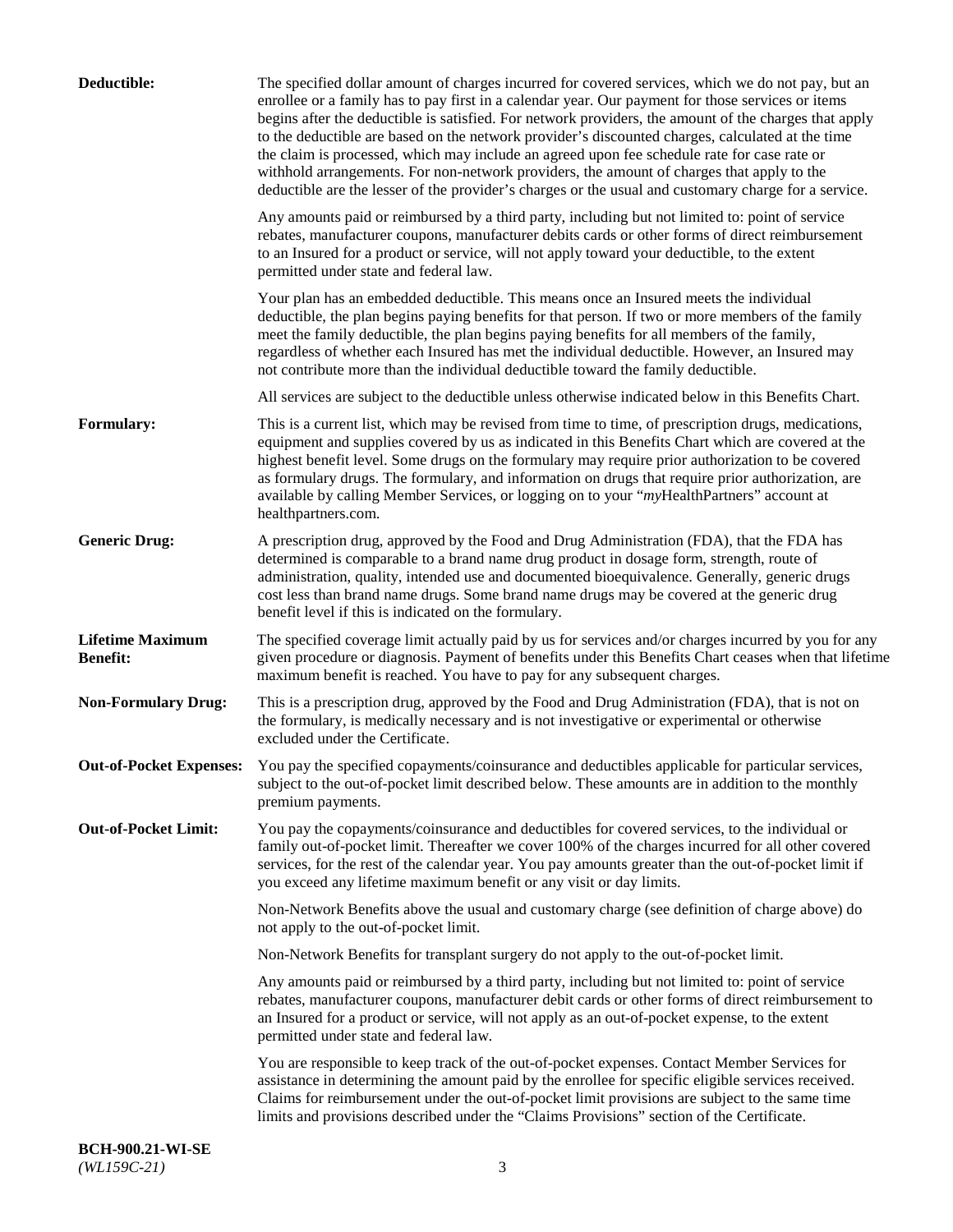|                             | Primary Care Providers: These are providers in the following categories: Family Practice, General Practice, Internal<br>Medicine, Pediatrics, Adolescent Medicine, Adult Medicine and Geriatrics.                                                                                                                                                                                                                                                                                                                                     |
|-----------------------------|---------------------------------------------------------------------------------------------------------------------------------------------------------------------------------------------------------------------------------------------------------------------------------------------------------------------------------------------------------------------------------------------------------------------------------------------------------------------------------------------------------------------------------------|
|                             | <b>Specialty Care Providers:</b> These are providers who are not in the following categories: Family Practice, General Practice,<br>Internal Medicine, Pediatrics, Adolescent Medicine, Adult Medicine and Geriatrics.                                                                                                                                                                                                                                                                                                                |
| <b>Specialty Drug List:</b> | This is a current list, which may be revised from time to time, of prescription drugs, medications,<br>equipment and supplies, which are typically bio-pharmaceuticals. The purpose of a specialty drug<br>list is to facilitate enhanced monitoring of complex therapies used to treat specific conditions.<br>Specialty drugs are covered by us as indicated in this Benefits Chart. The specialty drug list is<br>available by calling Member Services, or logging on to your "myHealthPartners" account at<br>healthpartners.com. |
| virtuwell:                  | This is an online service that you may use to receive a diagnosis and treatment for certain routine<br>conditions, such as a cold and flu, ear pain and sinus infections. You may access the virtuwell<br>website at virtuwell.com.                                                                                                                                                                                                                                                                                                   |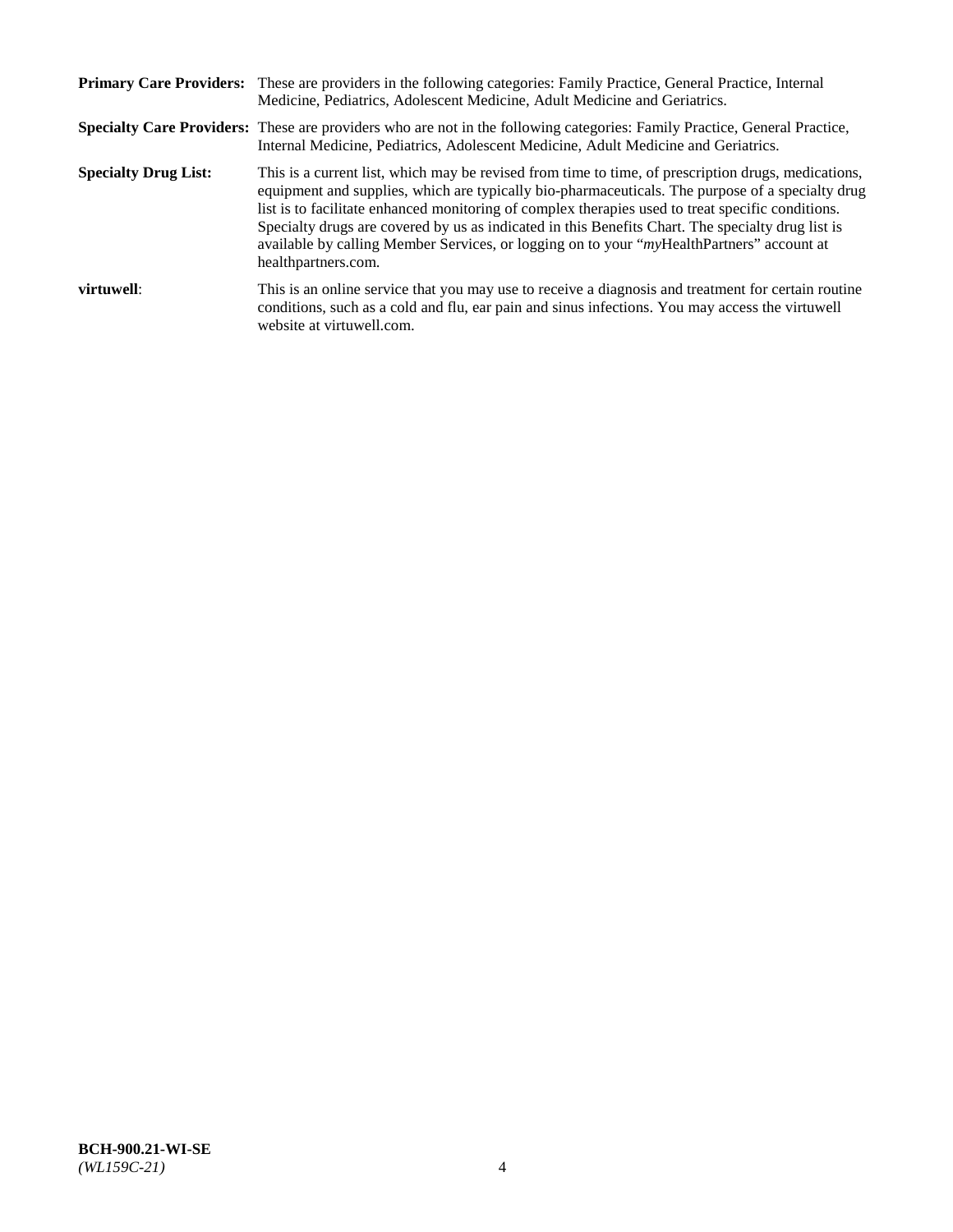# **DEDUCTIBLES AND OUT-OF-POCKET LIMITS**

#### **Individual Calendar Year Deductible**

| <b>Network Benefits</b> | <b>Non-Network Benefits</b> |
|-------------------------|-----------------------------|
| \$5,000                 | \$10,000                    |

#### **Family Calendar Year Deductible**

| <b>Network Benefits</b> | <b>Non-Network Benefits</b> |
|-------------------------|-----------------------------|
| \$10,000                | \$20,000                    |

Separate deductibles must be satisfied under the Network Benefits and Non-Network Benefits.

Your plan has an embedded deductible. This means once an Insured meets the individual deductible, the plan begins paying benefits for that person. If two or more members of the family meet the family deductible, the plan begins paying benefits for all members of the family, regardless of whether each Insured has met the individual deductible. However, an Insured may not contribute more than the individual deductible toward the family deductible.

Any amounts paid or reimbursed by a third party, including but not limited to: point of service rebates, manufacturer coupons, manufacturer debits cards or other forms of direct reimbursement to an Insured for a product or service, will not apply toward your deductible, to the extent permitted under state and federal law.

#### **Individual Calendar Year Out-of-Pocket Limit**

| <b>Network Benefits</b> | <b>Non-Network Benefits</b> |
|-------------------------|-----------------------------|
| \$6,750                 | \$30,000                    |

#### **Family Calendar Year Out-of-Pocket Limit**

| <b>Network Benefits</b> | Non-Network Benefits |
|-------------------------|----------------------|
| \$13,500                | \$60,000             |

Separate Out-of-Pocket Limits must be satisfied under Network Benefits and Non-Network Benefits.

Non-Network Benefits above the usual and customary charge will not apply to the individual or family Out-of-Pocket Limit.

Non-Network Benefits for transplant surgery do not apply to the Out-of-Pocket Limit.

Any amounts paid or reimbursed by a third party, including but not limited to: point of service rebates, manufacturer coupons, manufacturer debit cards or other forms of direct reimbursement to an Insured for a product or service, will not apply as an out-of-pocket expense, to the extent permitted under state and federal law.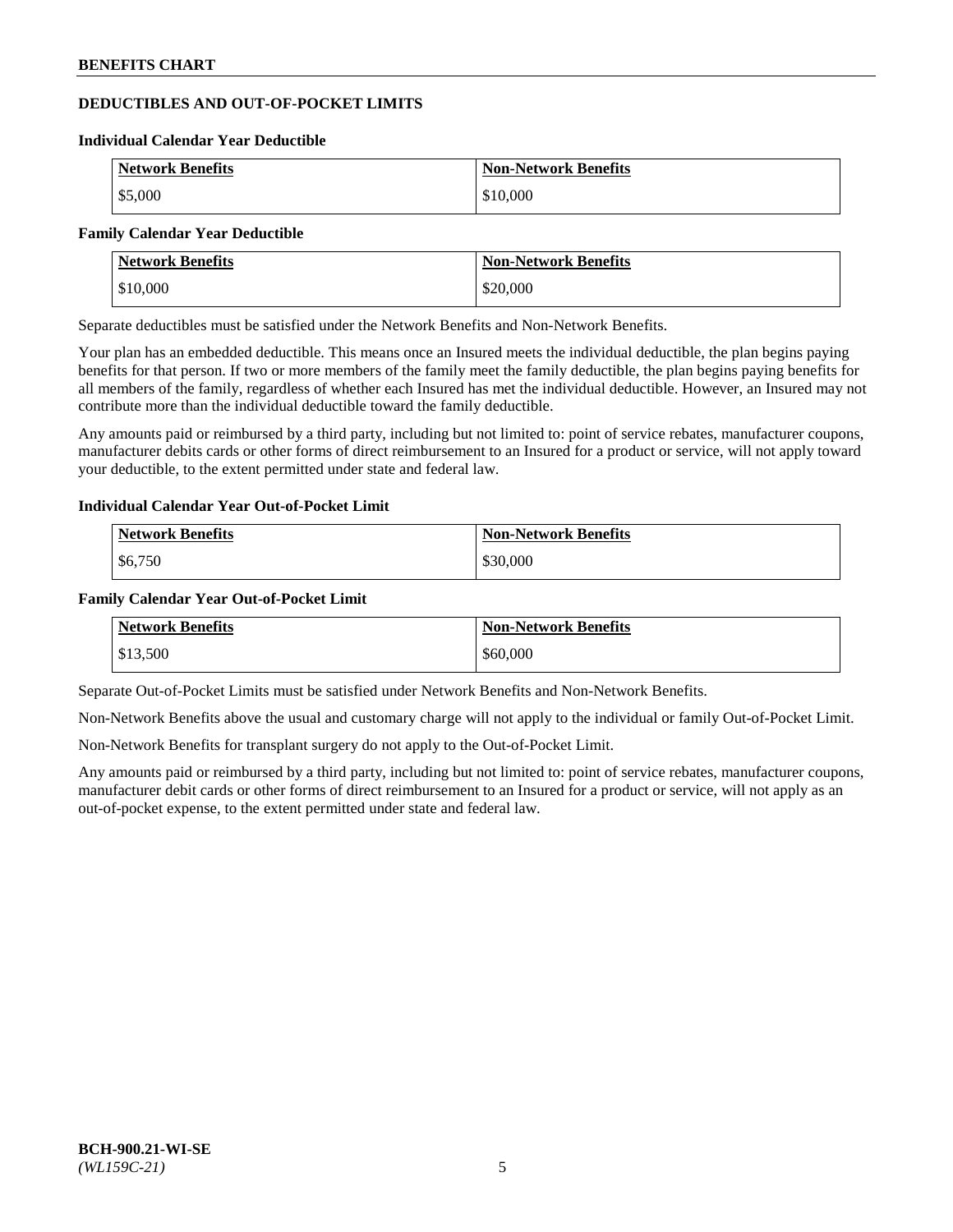# **AMBULANCE AND MEDICAL TRANSPORTATION**

#### **Covered Services:**

We cover ambulance and medical transportation for medical emergencies and as shown below.

We also cover medically necessary, non-emergency transportation if it meets our medical coverage criteria. Covered services and supplies are based on established medical policies, which are subject to periodic review and modification by the medical directors. These medical policies (medical coverage criteria) and applicable prior authorization requirements are available by calling Member Services, or logging on to your "*my*HealthPartners" account a[t healthpartners.com.](https://www.healthpartners.com/hp/index.html)

#### **Ambulance and Medical Transportation (other than non-emergency fixed wing air ambulance transportation)**

| <b>Network Benefits</b>       | <b>Non-Network Benefits</b> |
|-------------------------------|-----------------------------|
| 100% of the charges incurred. | See Network Benefits.       |

#### **Non-Emergency Fixed Wing Air Ambulance Transportation**

| <b>Network Benefits</b>       | <b>Non-Network Benefits</b>  |
|-------------------------------|------------------------------|
| 100% of the charges incurred. | 50% of the charges incurred. |

#### **Not Covered:**

See "Services Not Covered" in the Certificate.

## **AUTISM TREATMENT**

#### **Covered Services:**

Your network provider will coordinate the prior authorization process for any autism treatment services. You may call Member Services at 952-883-5000 or toll-free at 1-800-883-2177 if you have any questions or concerns regarding the authorization process.

Please call Member Services at 952-883-5000 or toll-free at 1-800-883-2177 to request authorization for autism treatment services from a non-network provider.

We cover prior authorized evidence-based intensive-level and nonintensive-level treatment of autism spectrum disorders (autism disorder, Asperger's syndrome or pervasive development disorder not otherwise specified).

Covered services are based on established medical policies, which are subject to periodic review and modification by the medical or dental directors. These medical policies (medical coverage criteria) are available by calling Member Services, or logging on to your "*my*HealthPartners" account at [healthpartners.com.](https://www.healthpartners.com/hp/index.html)

**Intensive-Level Services** for children diagnosed with autism spectrum disorders. Intensive-level services must begin on or after two years of age and end before nine years of age. Intensive-level services, on average, are services provided for more than 20 hours of treatment per week. (The average number of hours a week is calculated over a six-month period.)

| <b>Network Benefits</b>                  | <b>Non-Network Benefits</b>              |
|------------------------------------------|------------------------------------------|
| 100% of the charges incurred.            | 50% of the charges incurred.             |
| Limited to 235 visits per calendar year. | Limited to 235 visits per calendar year. |

The maximum number of visits is combined for Network Benefits and Non-Network Benefits.

#### **Intensive-Level Services Lifetime Maximum Benefit**

| Network Benefits                                                     | <b>Non-Network Benefits</b>                                          |
|----------------------------------------------------------------------|----------------------------------------------------------------------|
| 4 years of cumulative services under this plan or any<br>other plan. | 4 years of cumulative services under this plan or any<br>other plan. |

The Lifetime Maximum Benefit is combined for Network Benefits and Non-Network Benefits.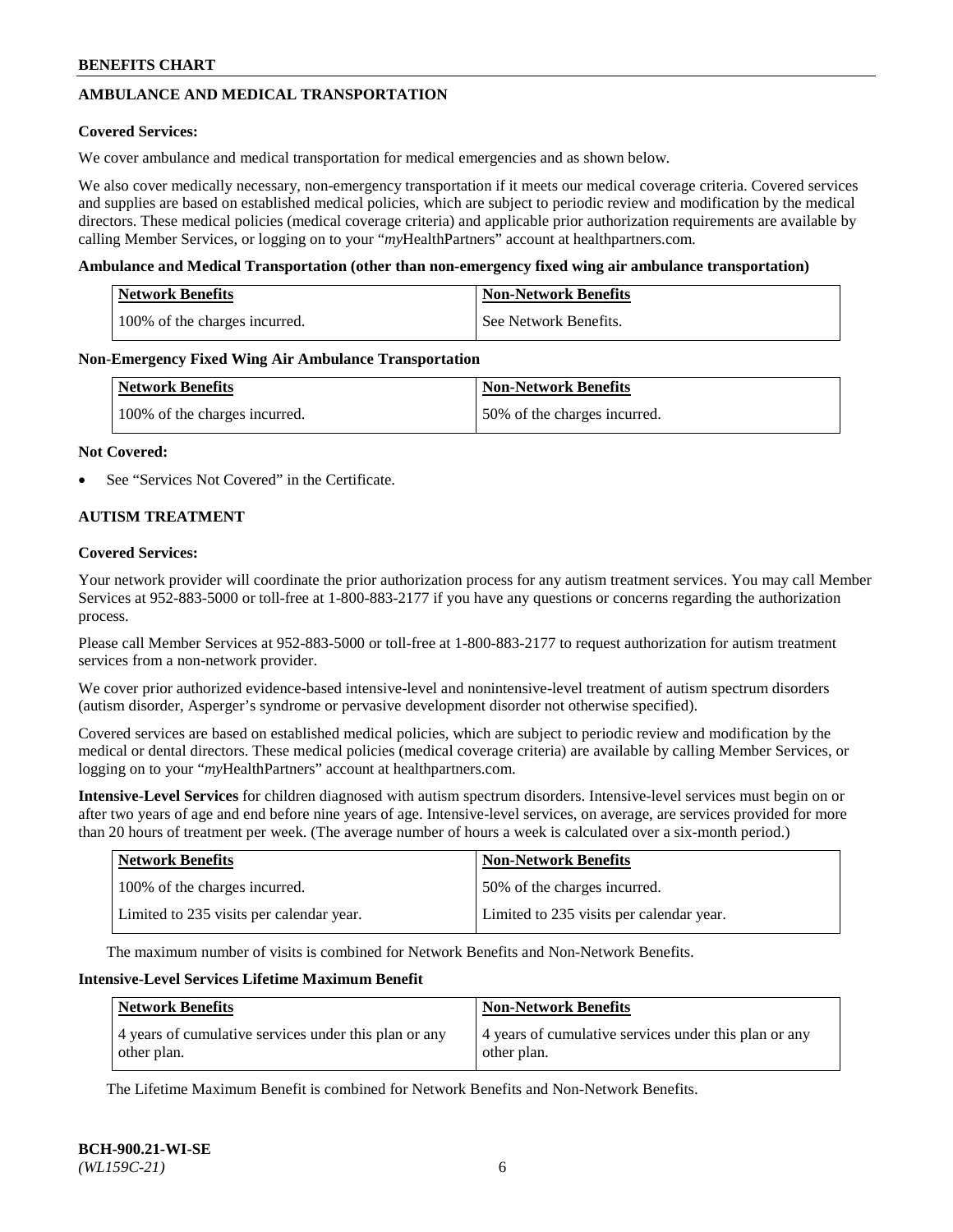#### **Nonintensive-Level Services** for Insureds diagnosed with autism spectrum disorders

| <b>Network Benefits</b>                  | <b>Non-Network Benefits</b>              |
|------------------------------------------|------------------------------------------|
| 100% of the charges incurred.            | 50% of the charges incurred.             |
| Limited to 120 visits per calendar year. | Limited to 120 visits per calendar year. |

The maximum number of visits is combined for Network Benefits and Non-Network Benefits.

#### **Not Covered:**

See "Services Not Covered" in the Certificate.

# **BEHAVIORAL HEALTH SERVICES**

#### **Covered Services:**

Covered services are based on established medical policies, which are subject to periodic review and modification by the medical directors. These medical policies (medical coverage criteria) are available by calling Member Services, or logging on to your "*my*HealthPartners" account at [healthpartners.com.](https://www.healthpartners.com/hp/index.html)

**Transitional Treatment Services.** These are services for the treatment of nervous or mental disorders, alcoholism or other drug abuse problems which are provided to an Insured in a less restrictive manner than are inpatient hospital services but in a more intensive manner than are outpatient services. Transitional treatment services are services offered by a provider, and certified by the Wisconsin Department of Health Services for each of the following (except the last bulleted item):

- Mental health services for covered adults in a day treatment program.
- Mental health services for covered children in a day hospital treatment program.
- Services for persons with chronic mental illness provided through a community support program.
- Residential treatment programs for alcohol and/or drug dependent covered persons.
- Alcohol and Other Drug Abuse (AODA) services in, a day treatment program.
- Services for persons who are experiencing a mental health crisis or who are in a situation likely to turn into a mental health crisis if support is not provided.
- Intensive outpatient programs for the treatment of psychoactive substance use disorders provided in accordance with the patient placement criteria of the American Society of Addiction Medicine.

## **Mental Health Services**

We cover services for mental health diagnoses as described in the Diagnostic and Statistical Manual of Mental Disorders – Fifth Edition (DSM 5) (most recent edition) that lead to significant disruption of function in your life.

We provide coverage for mental health treatment ordered by a Wisconsin court under a valid court order that is issued on the basis of a behavioral care evaluation performed by a licensed psychiatrist or doctoral level licensed psychologist, which includes a diagnosis and an individual treatment plan for care in the most appropriate, least restrictive environment. We must be given a copy of the court order and the behavioral care evaluation, and the service must be a covered benefit under this plan, and the service must be provided by a network provider, or other provider as required by law.

**Outpatient Services:** We cover medically necessary outpatient professional mental health services for evaluation, crisis intervention, and treatment of mental health disorders.

A comprehensive diagnostic assessment will be made of each patient as the basis for a determination by a mental health professional, concerning the appropriate treatment and the extent of services required.

Outpatient services we cover for a diagnosed mental health condition include the following:

- Individual, group, family and multi-family therapy.
- Medication management provided by a physician, certified nurse practitioner, or physician's assistant.
- Psychological testing services for the purposes of determining the differential diagnoses and treatment planning for patients currently receiving behavioral health services.
- Partial hospitalization services in a licensed hospital or community mental health center.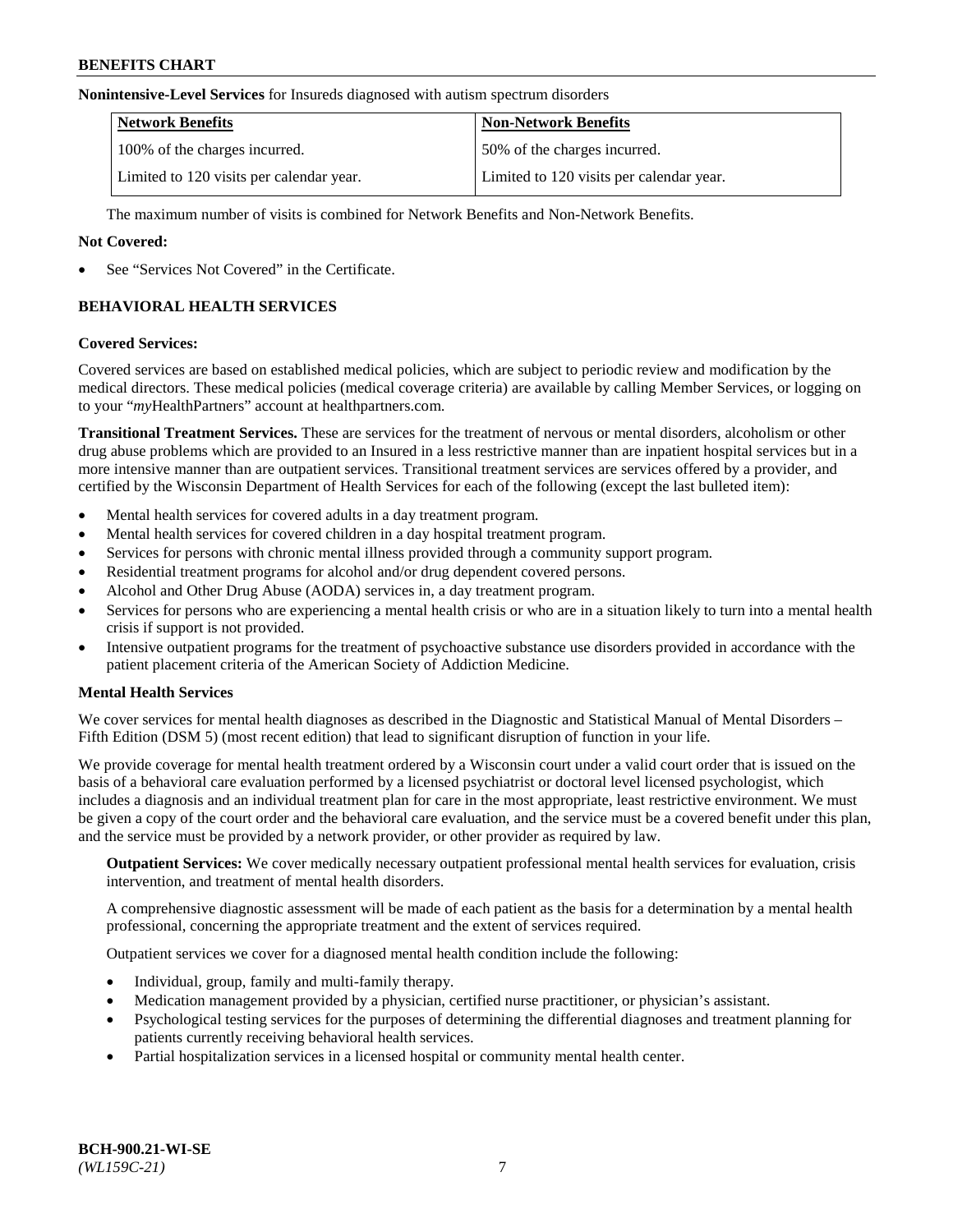- Psychotherapy and nursing services provided in the home if authorized by us.
- Treatment of gender dysphoria that meets medical coverage criteria.

# **Mental Health Office Visits**

| <b>Network Benefits</b>                                                                                                               | <b>Non-Network Benefits</b>  |
|---------------------------------------------------------------------------------------------------------------------------------------|------------------------------|
| 100% of the charges incurred, subject to a<br>copayment of \$30 per visit.                                                            | 50% of the charges incurred. |
| For family therapy, only one copayment will be<br>charged, regardless of the number of Insureds primarily<br>involved in the therapy. |                              |

## **Group Therapy in an Office**

| <b>Network Benefits</b>                                                    | <b>Non-Network Benefits</b>  |
|----------------------------------------------------------------------------|------------------------------|
| 100% of the charges incurred, subject to a<br>copayment of \$15 per visit. | 50% of the charges incurred. |

## **Mental Health Outpatient Hospital Serivces**

| Network Benefits              | <b>Non-Network Benefits</b>  |
|-------------------------------|------------------------------|
| 100% of the charges incurred. | 50% of the charges incurred. |

**Inpatient Services:** We cover medically necessary inpatient services in a hospital or licensed residential treatment facility and professional services for treatment of mental health disorders. Medical stabilization is covered under inpatient hospital services in the "Hospital and Skilled Nursing Facility Services" section.

We cover residential care for the treatment of eating disorders in a licensed facility, as an alternative to inpatient care, when it is medically necessary and your physician obtains authorization from us.

| <b>Network Benefits</b>       | <b>Non-Network Benefits</b>  |
|-------------------------------|------------------------------|
| 100% of the charges incurred. | 50% of the charges incurred. |

**Transitional Treatment Services:** We cover transitional treatment services described above for treatment of mental and nervous disorders.

| Network Benefits              | Non-Network Benefits         |
|-------------------------------|------------------------------|
| 100% of the charges incurred. | 50% of the charges incurred. |

#### **Substance Abuse Treatment Services**

We cover medically necessary services for assessments by a licensed alcohol and drug counselor and treatment of Substance Related Disorders as defined in the latest edition of the DSM 5.

**Outpatient Services:** We cover medically necessary outpatient professional services for diagnosis and treatment of alcoholism and other drug abuse problems. Substance abuse treatment services must be provided by a program licensed by the local Department of Health Services. Outpatient services we cover for a diagnosed substance abuse disorder include the following:

- Individual, group, family, and multi-family therapy provided in an office setting.
- We cover opiate replacement therapy including methadone and buprenorphine treatment.

## **Substance Abuse Treatment Office Visits**

| Network Benefits                                                           | <b>Non-Network Benefits</b>  |
|----------------------------------------------------------------------------|------------------------------|
| 100% of the charges incurred, subject to a<br>copayment of \$30 per visit. | 50% of the charges incurred. |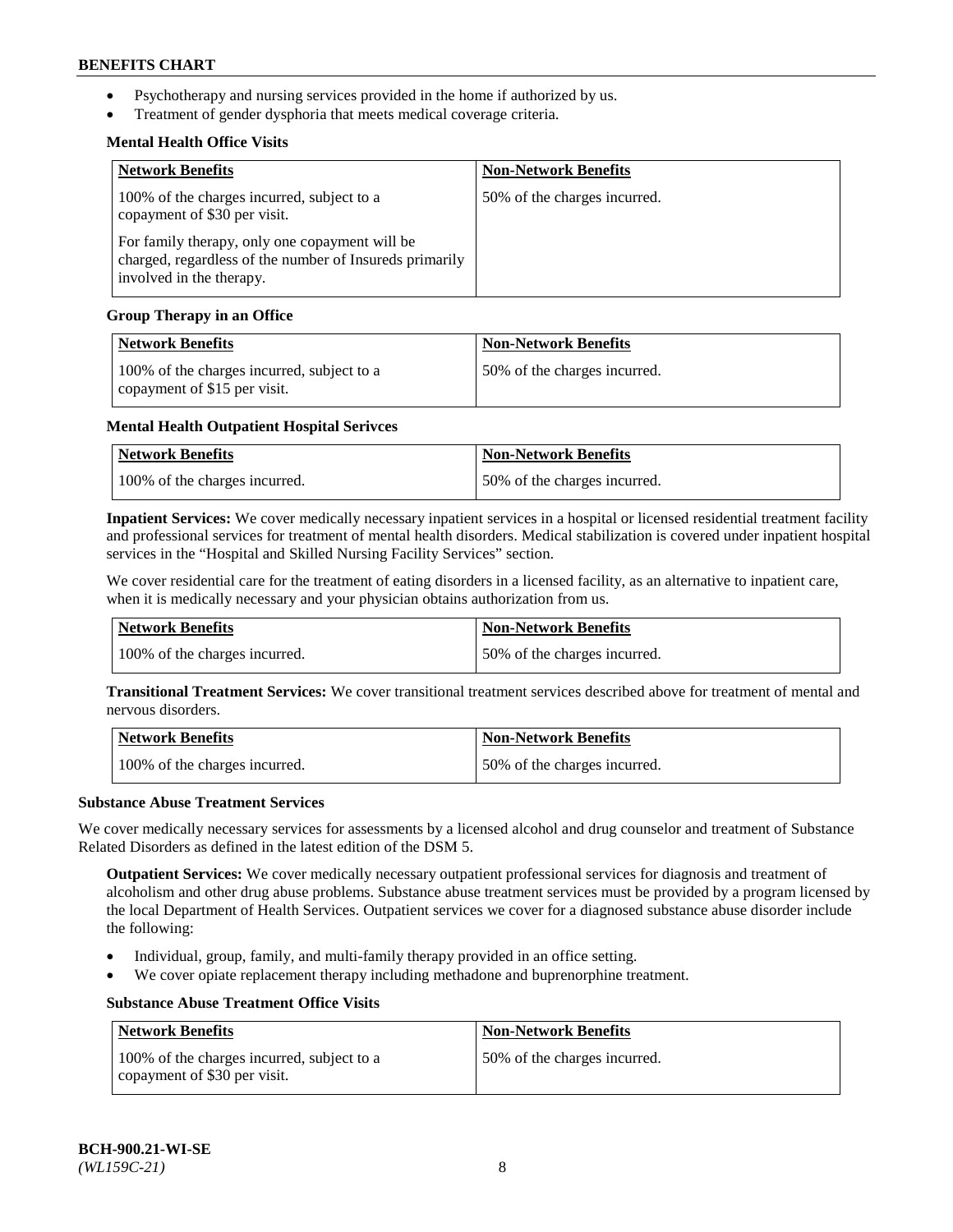## **Substance Abuse Treatment Outpatient Hospital Serivces**

| Network Benefits              | <b>Non-Network Benefits</b>  |
|-------------------------------|------------------------------|
| 100% of the charges incurred. | 50% of the charges incurred. |

**Inpatient Services:** We cover medically necessary inpatient services in a hospital or a licensed residential primary treatment center.

We cover services provided in a hospital that is licensed by the local state and accredited by Medicare.

**Detoxification Services.** We cover detoxification services in a hospital or community detoxification facility if it is licensed by the local Department of Health Services.

| <b>Network Benefits</b>       | <b>Non-Network Benefits</b>  |
|-------------------------------|------------------------------|
| 100% of the charges incurred. | 50% of the charges incurred. |

**Transitional Treatment Services:** We cover transitional treatment services described above for treatment of alcoholism or other drug abuse problems.

| Network Benefits              | <b>Non-Network Benefits</b>  |
|-------------------------------|------------------------------|
| 100% of the charges incurred. | 50% of the charges incurred. |

**Additional Mental Health and Substance Abuse Treatment Benefits for a Dependent Child Who is a Student:** If a dependent child is a student in a school and that school is located in Wisconsin, but outside of our service area, we cover services as required under Wisconsin Statute 609.655.

| <b>Network Benefits</b>       | <b>Non-Network Benefits</b>  |
|-------------------------------|------------------------------|
| 100% of the charges incurred. | 50% of the charges incurred. |

#### **Not Covered:**

See "Services Not Covered" in the Certificate.

## **CHIROPRACTIC SERVICES**

#### **Covered Services:**

We cover chiropractic services for rehabilitative care. Chiropractic services are adjustments to any abnormal articulations of the human body, especially those of the spinal column, for the purpose of giving freedom of action to impinged nerves that may cause pain or deranged function.

Massage therapy which is performed in conjunction with other treatment/modalities by a chiropractor, is part of a prescribed treatment plan and is not billed separately is covered

| <b>Network Benefits</b>                                                    | <b>Non-Network Benefits</b>  |
|----------------------------------------------------------------------------|------------------------------|
| 100% of the charges incurred, subject to a<br>copayment of \$60 per visit. | 50% of the charges incurred. |

## **Not Covered:**

- Massage therapy for the purpose of comfort or convenience of the Insured.
- See "Services Not Covered" in the Certificate.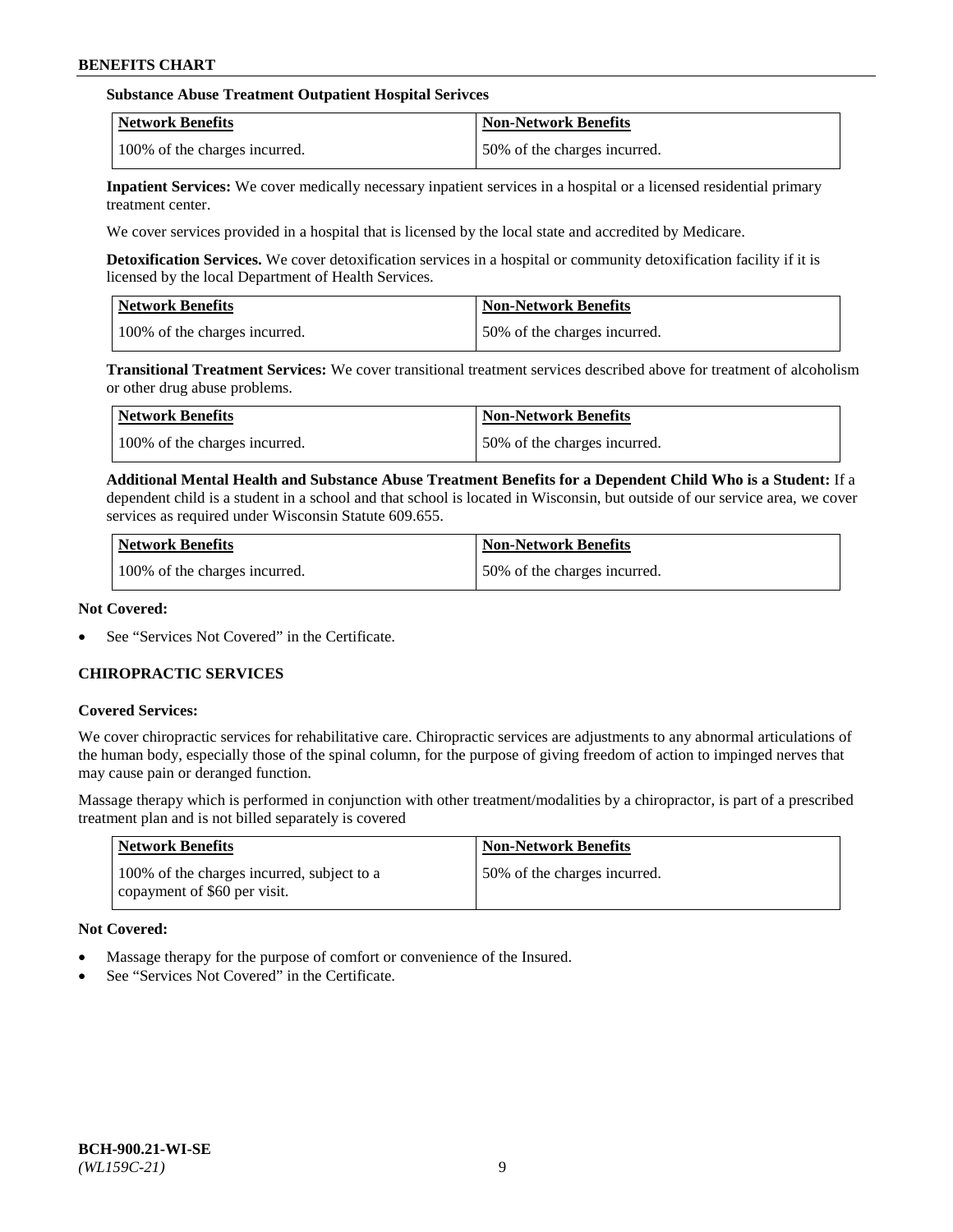# **CLINICAL TRIALS**

# **Covered Services:**

We cover certain routine services if you participate in a Phase I, Phase II, Phase III or Phase IV approved clinical trial that is conducted in relation to the prevention, detection, or treatment of cancer or other life-threatening disease or condition as defined in the Affordable Care Act. Approved clinical trials include (1) federally funded trials when the study or investigation is approved or funded by any of the federal agencies defined in the Public Health Services Act, section 2709 (d) (1) (A); (2) the study or investigation is conducted under an investigational new drug application reviewed by the Food and Drug Administration; and (3) the study or investigation is a drug trial that is exempt from having such an investigational new drug application. We cover routine patient costs for services that would be eligible under the Certificate and this Benefits Chart if the service were provided outside of a clinical trial.

| Network Benefits                                        | <b>Non-Network Benefits</b>                           |
|---------------------------------------------------------|-------------------------------------------------------|
| Coverage level is same as corresponding Network         | Coverage level is same as corresponding               |
| Benefits, depending on type of service provided such as | Non-Network Benefits, depending on type of service    |
| Office Visits for Illness or Injury, Inpatient or       | provided such as Office Visits for Illness or Injury, |
| Outpatient Hospital Services.                           | Inpatient or Outpatient Hospital Services.            |

## **Not Covered:**

- The investigative or experimental item, device or service itself.
- Items or services that are provided solely to satisfy data collection and analysis needs and that are not used in the direct clinical management of the patient.
- A service that is clearly inconsistent with widely accepted and established standards of care for a particular diagnosis.
- See "Services Not Covered" in the Certificate.

## **DENTAL SERVICES**

## **Covered Services:**

We cover services as described below.

**Accidental Dental Services:** We cover dentally necessary services to treat and restore damage done to sound, natural, unrestored teeth as a result of an accidental injury. Coverage is for damage caused by external trauma to face and mouth only, not for cracked or broken teeth, which result from biting or chewing. We cover restorations, root canals, crowns and replacement of teeth lost that are directly related to the accident in which the Insured was involved. We cover initial exam, x-rays and palliative treatment including extractions, and other oral surgical procedures directly related to the accident. Subsequent treatment must be initiated within the policies time-frame and must be directly related to the accident. We do not cover restoration and replacement of teeth that are not "sound and natural" at the time of the accident.

Full mouth rehabilitations to correct occlusion (bite) and malocclusion (misaligned teeth not due to the accident) are not covered.

When an implant-supported dental prosthetic treatment is pursued, the accidental dental benefit will be applied to the prosthetic procedure. Benefits are limited to the amount that would be paid toward the placement of a removable dental prosthetic appliance that could be used in the absence of implant treatment. Care must be provided or pre-authorized by a HealthPartners dentist.

| Network Benefits              | <b>Non-Network Benefits</b>  |
|-------------------------------|------------------------------|
| 100% of the charges incurred. | 50% of the charges incurred. |

For all accidental dental services, treatment and/or restoration must be initiated within six months of the date of the injury. Coverage is limited to the initial course of treatment and/or initial restoration. Services must be provided within 24 months of the date of injury to be covered.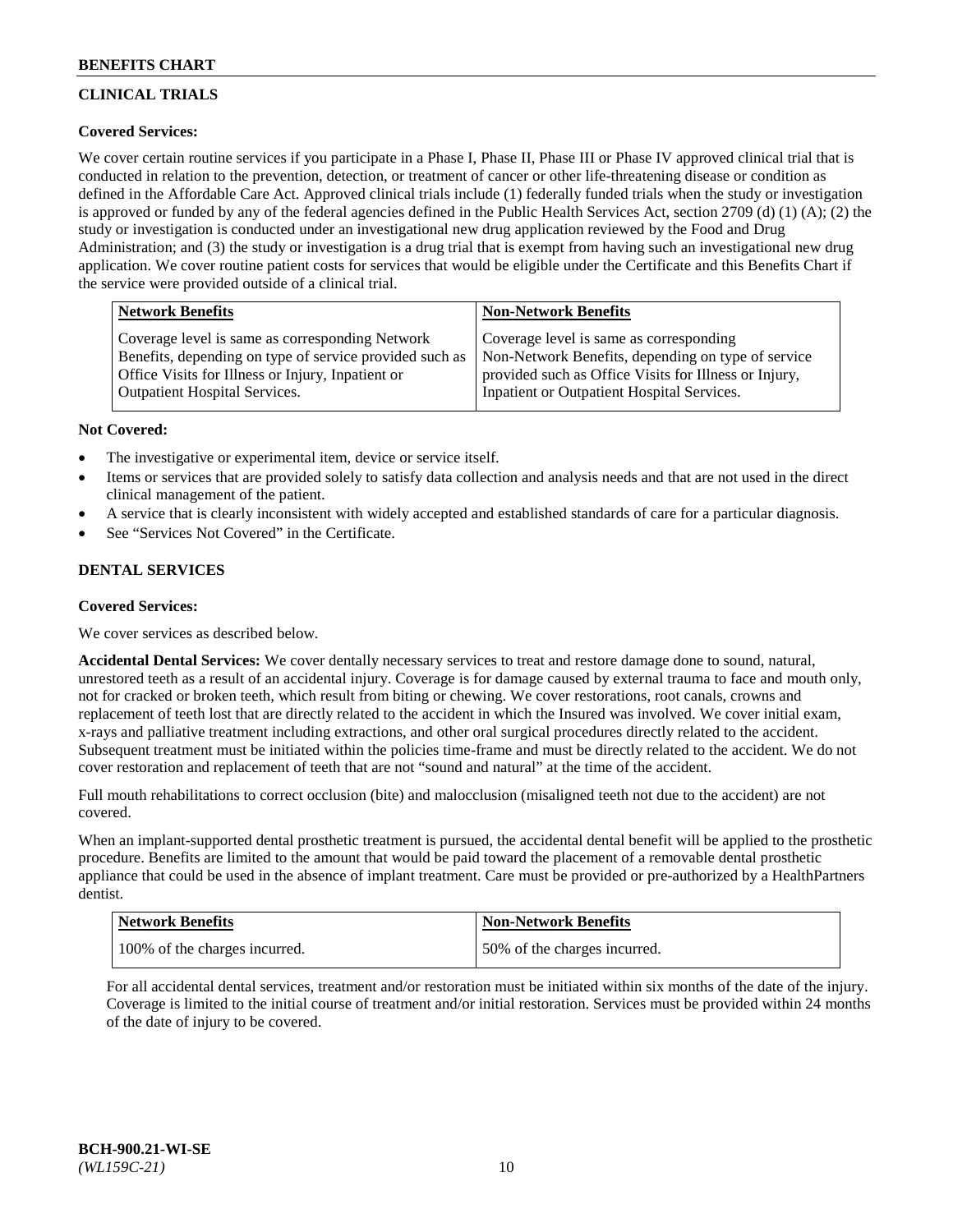# **Medical Referral Dental Services**

**Medically Necessary Outpatient Dental Services:** We cover medically necessary outpatient dental services. Coverage is limited to dental services required for treatment of an underlying medical condition, e.g., removal of teeth to complete radiation treatment for cancer of the jaw, cysts and lesions.

| <b>Network Benefits</b>       | Non-Network Benefits         |
|-------------------------------|------------------------------|
| 100% of the charges incurred. | 50% of the charges incurred. |

**Medically Necessary Hospitalization and Anesthesia for Dental Care:** We cover medically necessary hospitalization for dental care. This is limited to charges incurred by an Insured who: (1) is a child under age  $5$ ; (2) is severely disabled; (3) has a medical condition, and requires hospitalization or general anesthesia for dental care treatment; or (4) is a child between ages 5 and 12 and care in dental offices has been attempted unsuccessfully and usual methods of behavior modification have not been successful, or when extensive amounts of restorative care, exceeding four appointments, are required. Coverage is limited to facility and anesthesia charges. Oral surgeon/dentist professional fees are not covered. The following are examples, though not all-inclusive, of medical conditions which may require hospitalization for dental services: severe asthma, severe airway obstruction or hemophilia. Hospitalization required due to the behavior of the Insured or due to the extent of the dental procedure is not covered.

| Network Benefits              | <b>Non-Network Benefits</b>  |
|-------------------------------|------------------------------|
| 100% of the charges incurred. | 50% of the charges incurred. |

**Medical Complications of Dental Care:** We cover medical complications of dental care. Treatment must be medically necessary care and related to medical complications of non-covered dental care, including complications of the head, neck, or substructures.

| Network Benefits              | Non-Network Benefits         |
|-------------------------------|------------------------------|
| 100% of the charges incurred. | 50% of the charges incurred. |

**Oral Surgery:** We cover oral surgery. Coverage is limited to treatment of medical conditions requiring oral surgery, such as treatment of oral neoplasm, non-dental cysts, fracture of the jaws, trauma of the mouth and jaws, and any other oral surgery procedures provided as medically necessary dental services.

| Network Benefits              | <b>Non-Network Benefits</b>  |
|-------------------------------|------------------------------|
| 100% of the charges incurred. | 50% of the charges incurred. |

**Treatment of Cleft Lip and Cleft Palate:** We cover treatment of cleft lip and cleft palate of a dependent child, including orthodontic treatment and oral surgery directly related to the cleft. Dental services which are not required for the treatment of cleft lip or cleft palate are not covered. If a dependent child covered under the Certificate and Benefits Chart is also covered under a dental plan which includes orthodontic services, that dental plan shall be considered primary for the necessary orthodontic services. Oral appliances are subject to the same copayment, conditions and limitations as durable medical equipment.

| <b>Network Benefits</b>                               | <b>Non-Network Benefits</b>                            |
|-------------------------------------------------------|--------------------------------------------------------|
| Coverage level is same as corresponding Network       | Coverage level is same as corresponding                |
| Benefits, depending on type of service provided, such | Non-Network Benefits, depending on type of service     |
| as Office Visits for Illness or Injury, Inpatient or  | provided, such as Office Visits for Illness or Injury, |
| Outpatient Hospital Services.                         | Inpatient or Outpatient Hospital Services.             |

**Treatment of Temporomandibular Disorder (TMD) and Craniomandibular Disorder (CMD):** We cover diagnostic procedures, surgical treatment and non-surgical treatment (including intraoral splint therapy devices) for temporomandibular disorder (TMD) and craniomandibular disorder (CMD), which is medically necessary care. Dental services which are not required to directly treat TMD or CMD are not covered.

| <b>Network Benefits</b>       | <b>Non-Network Benefits</b>  |
|-------------------------------|------------------------------|
| 100% of the charges incurred. | 50% of the charges incurred. |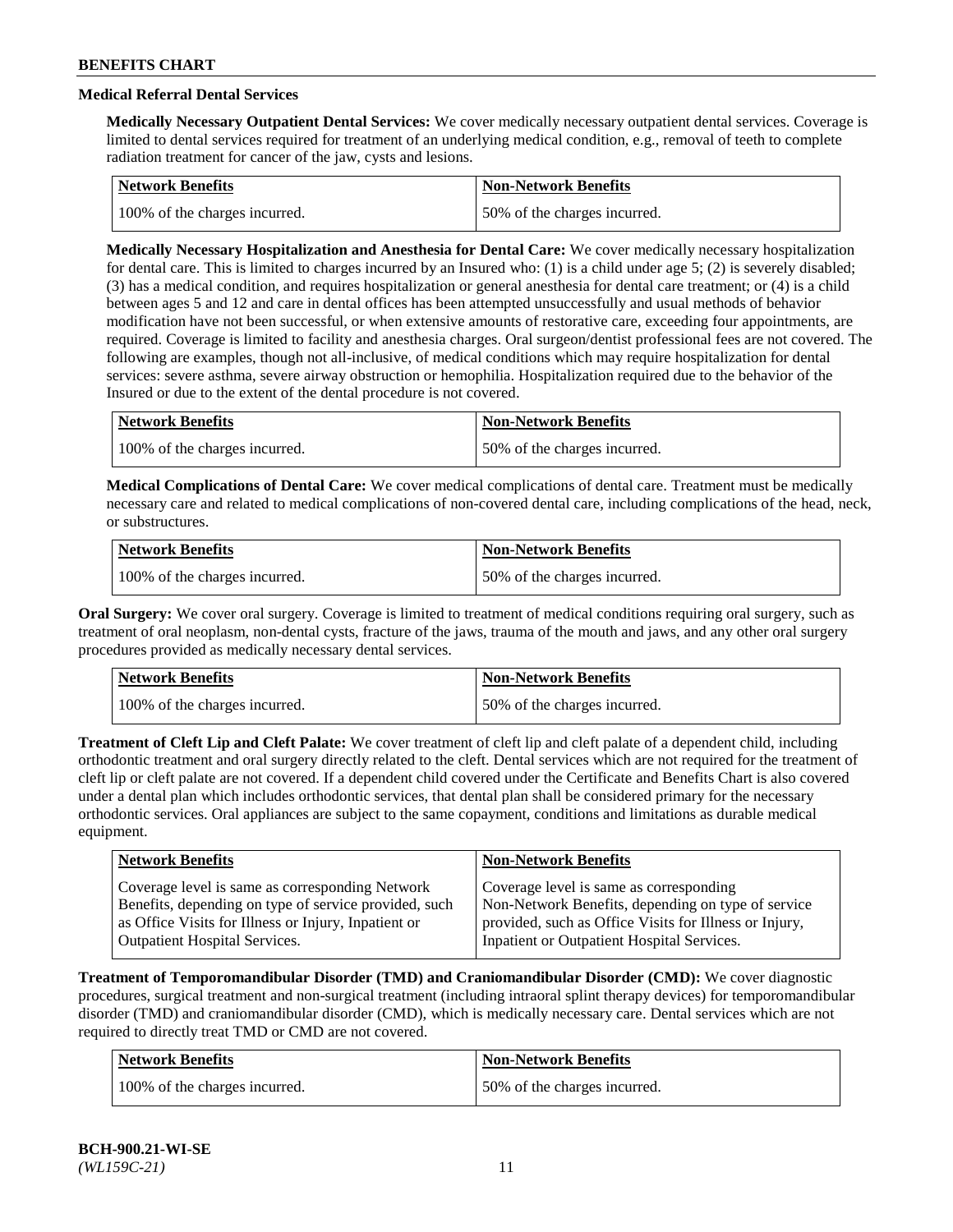# **Not Covered:**

- Dental treatment, procedures or services not listed in this Benefits Chart.
- Accident-related dental services if treatment is: (1) provided to teeth which are not sound and natural; (2) to teeth which have been restored; (3) initiated beyond six months from the date of the injury; (4) received beyond the initial treatment or restoration; or (5) received beyond 24 months from the date of injury.
- Oral surgery to remove wisdom teeth.
- Orthognathic treatment or procedures and all related services.
- See "Services Not Covered" in the Certificate.

# **DIAGNOSTIC IMAGING SERVICES**

#### **Covered Services:**

We cover diagnostic imaging, when ordered by a provider and provided in a clinic or outpatient hospital facility.

For Network Benefits, non-emergent, scheduled outpatient Magnetic Resonance Imaging (MRI) and Computed Tomography (CT) must be provided at a designated facility. Your physician or facility will obtain or verify prior authorization for these services, as needed.

We cover services provided in a clinic or outpatient hospital facility. To see the benefit level for inpatient hospital or skilled nursing facility services, see benefits under "Inpatient Hospital and Skilled Nursing Facility Services".

#### **Outpatient Magnetic Resonance Imaging (MRI) and Computed Tomography (CT)**

| <b>Network Benefits</b>       | <b>Non-Network Benefits</b>  |
|-------------------------------|------------------------------|
| 100% of the charges incurred. | 50% of the charges incurred. |

# **All Other Outpatient Diagnostic Imaging Services**

#### **Services for Illness or Injury**

| <b>Network Benefits</b>       | Non-Network Benefits         |
|-------------------------------|------------------------------|
| 100% of the charges incurred. | 50% of the charges incurred. |

#### **Preventive Services (MRI/CT procedures are not considered preventive)**

Diagnostic imaging services associated with preventive services are covered at the benefit level shown in the "Preventive Services" section of this Benefits Chart.

#### **Not Covered:**

See "Services Not Covered" in the Certificate.

## **DURABLE MEDICAL EQUIPMENT, PROSTHETICS, ORTHOTICS AND SUPPLIES**

#### **Covered Services:**

We cover equipment and services, as described below.

We cover durable medical equipment and services, prosthetics, orthotics and supplies, subject to the limitations below, including certain disposable supplies, enteral feedings and the following diabetic supplies and equipment: glucose monitors, insulin pumps limited to the purchase of one pump per year, syringes, blood and urine test strips and other diabetic supplies as deemed medically appropriate and necessary, for Insureds with gestational, Type I or Type II diabetes.

We cover external hearing aids, cochlear implants, and related treatment prescribed by a physician or by a licensed audiologist for Insureds under 18 years of age who have hearing loss.

We also cover basic hearing aids for Insureds age 18 or older for the correction of a hearing impairment.

Osseointegrated or bone-anchored hearing aids are only covered for Insureds who have hearing loss that is not correctable by any other procedure.

| <b>BCH-900.21-WI-SE</b> |  |
|-------------------------|--|
| $(WLI59C-21)$           |  |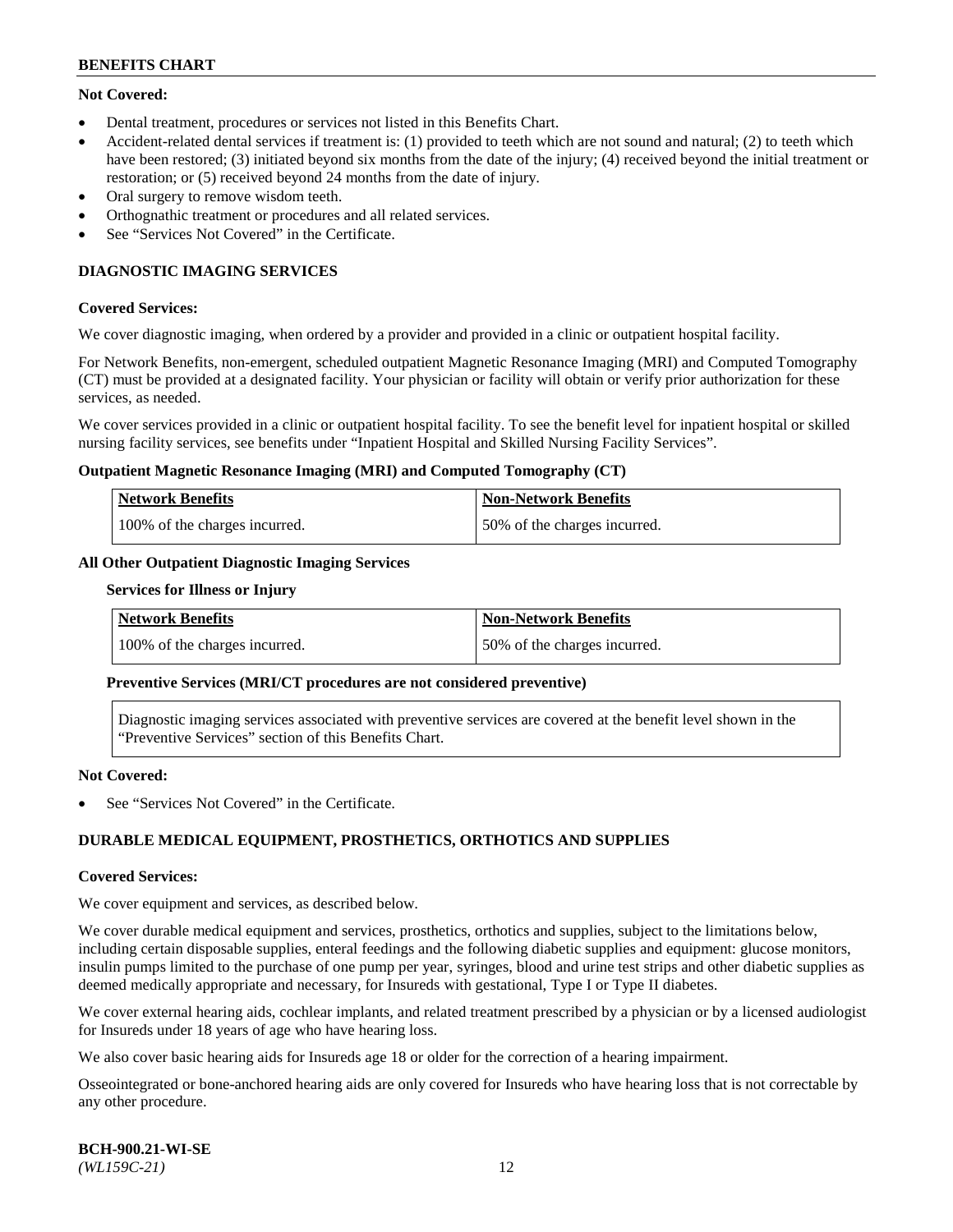Hearing aids are limited to one basic, standard hearing aid for each ear every three years.

A basic hearing aid is defined as a hearing device that consists of a microphone, amplifier, volume control, battery and receiver, which is up to date using the latest technology. It does not include upgrades above and beyond the functionality of a basic hearing aid, including, but not limited to, hearing improvements for group settings, background noise, Bluetooth/remote control functionality, or extended warranties. Charges for upgrades above the cost of a basic, standard hearing aid are not covered.

## **Diabetic Supplies Purchased at a Pharmacy**

| <b>Network Benefits</b>       | <b>Non-Network Benefits</b>  |
|-------------------------------|------------------------------|
| 100% of the charges incurred. | 50% of the charges incurred. |

## **Diabetic Supplies Purchased from a Non-Pharmacy Provider**

| Network Benefits                                                      | <b>Non-Network Benefits</b>  |
|-----------------------------------------------------------------------|------------------------------|
| 100% of the charges incurred if purchased from an<br>approved vendor. | 50% of the charges incurred. |

## **Special Dietary Treatment for Phenylketonuria (PKU) if it meets our medical coverage criteria**

| Network Benefits              | <b>Non-Network Benefits</b>  |
|-------------------------------|------------------------------|
| 100% of the charges incurred. | 50% of the charges incurred. |

## **Oral Amino Acid Based Elemental Formula if it meets our Medical Coverage Criteria**

| <b>Network Benefits</b>       | <b>Non-Network Benefits</b>  |
|-------------------------------|------------------------------|
| 100% of the charges incurred. | 50% of the charges incurred. |

## **All Other Durable Medical Equipment, Prosthetics, Orthotics and Supplies**

| <b>Network Benefits</b>       | <b>Non-Network Benefits</b>  |
|-------------------------------|------------------------------|
| 100% of the charges incurred. | 50% of the charges incurred. |

## **Limitations:**

Coverage of durable medical equipment is limited by the following:

- No more than a 93-day supply of diabetic supplies are covered and dispensed at a time.
- Payment will not exceed the cost of an alternate piece of equipment or service that is effective and medically necessary.
- For prosthetic benefits, other than oral appliances for cleft lip and cleft palate, payment will not exceed the cost of an alternate piece of equipment or service that is effective, medically necessary and enables Insureds to conduct standard activities of daily living.
- We reserve the right to determine if an item will be approved for rental vs. purchase.
- We require that certain diabetic supplies and equipment be purchased at a pharmacy.
- Diabetic supplies and equipment are limited to certain models and brands.
- Durable medical equipment and supplies must be obtained or repaired by approved vendors.
- Covered services and supplies are based on established medical policies which are subject to periodic review and modification by the medical or dental directors. Our medical policy for diabetic supplies includes information on our required models and brands. These medical policies (medical coverage criteria) are available by calling Member Services, or logging on to your "*my*HealthPartners" account a[t healthpartners.com.](https://www.healthpartners.com/hp/index.html)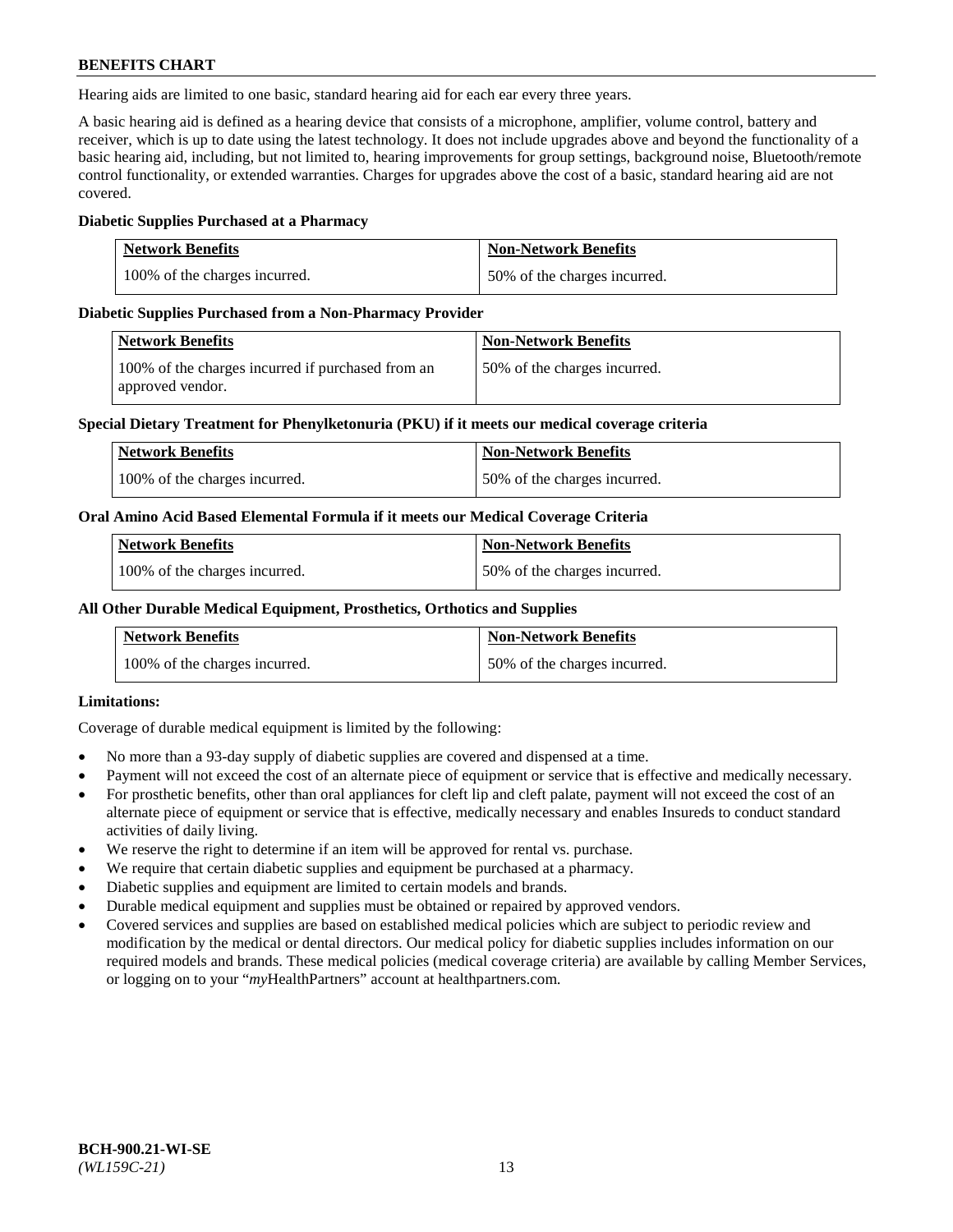# **Not Covered:**

Items which are not eligible for coverage include, but are not limited to:

- Replacement or repair of any covered items, if the items are (i) damaged or destroyed by misuse, abuse or carelessness, (ii) lost; or (iii) stolen.
- Duplicate or similar items.
- Labor and related charges for repair of any covered items which are more than the cost of replacement by an approved vendor.
- Sales tax, mailing, delivery charges, service call charges.
- Items which are primarily educational in nature or for hygiene, vocation, comfort, convenience or recreation.
- Communication aids or devices: equipment to create, replace or augment communication abilities including, but not limited to, speech processors, receivers, communication boards, or computer or electronic assisted communication.
- Implantable and osseointegrated or bone-anchored hearing aids and their fitting, except as specifically described in this Benefits Chart. This exclusion does not apply to cochlear implants.
- Eyeglasses, contact lenses and their fitting, measurement and adjustment, except as specifically described in this Benefits Chart.
- Hair prostheses (wigs).
- Household equipment which primarily has customary uses other than medical, such as, but not limited to, exercise cycles, air purifiers, central or unit air conditioners, water purifiers, non-allergenic pillows, mattresses or waterbeds.
- Household fixtures including, but not limited to, escalators or elevators, ramps, swimming pools and saunas.
- Modifications to the structure of the home including, but not limited to, wiring, plumbing or charges for installation of equipment.
- Vehicle, car or van modifications including, but not limited to, hand brakes, hydraulic lifts and car carrier.
- Rental equipment while owned equipment is being repaired by non-contracted vendors, beyond one month rental of medically necessary equipment.
- Other equipment and supplies, including but not limited to assistive devices, that we determine are not eligible for coverage.
- See "Services Not Covered" in the Certificate.

# **EMERGENCY AND URGENTLY NEEDED CARE SERVICES**

## **Covered Services:**

We cover services for emergency care and urgently needed care if the services are otherwise eligible for coverage under the Certificate.

**Urgently Needed Care.** These are services to treat an unforeseen illness or injury that:

- are required in order to prevent a serious deterioration in your health; and
- cannot be delayed until the next available clinic or office hours.

| <b>Network Benefits</b>                                                    | <b>Non-Network Benefits</b> |
|----------------------------------------------------------------------------|-----------------------------|
| 100% of the charges incurred, subject to a<br>copayment of \$60 per visit. | See Network Benefits.       |

## **Emergency Care.** These are services to treat:

- the sudden, unexpected onset of illness or injury which, if left untreated or unattended until the next available clinic or office hours, would result in hospitalization; or
- a condition requiring professional health services immediately necessary to preserve life or stabilize health.

When reviewing claims for coverage of emergency services, our medical director will take into consideration a reasonable layperson's belief that the circumstances required immediate medical care that could not wait until the next working day or next available clinic appointment.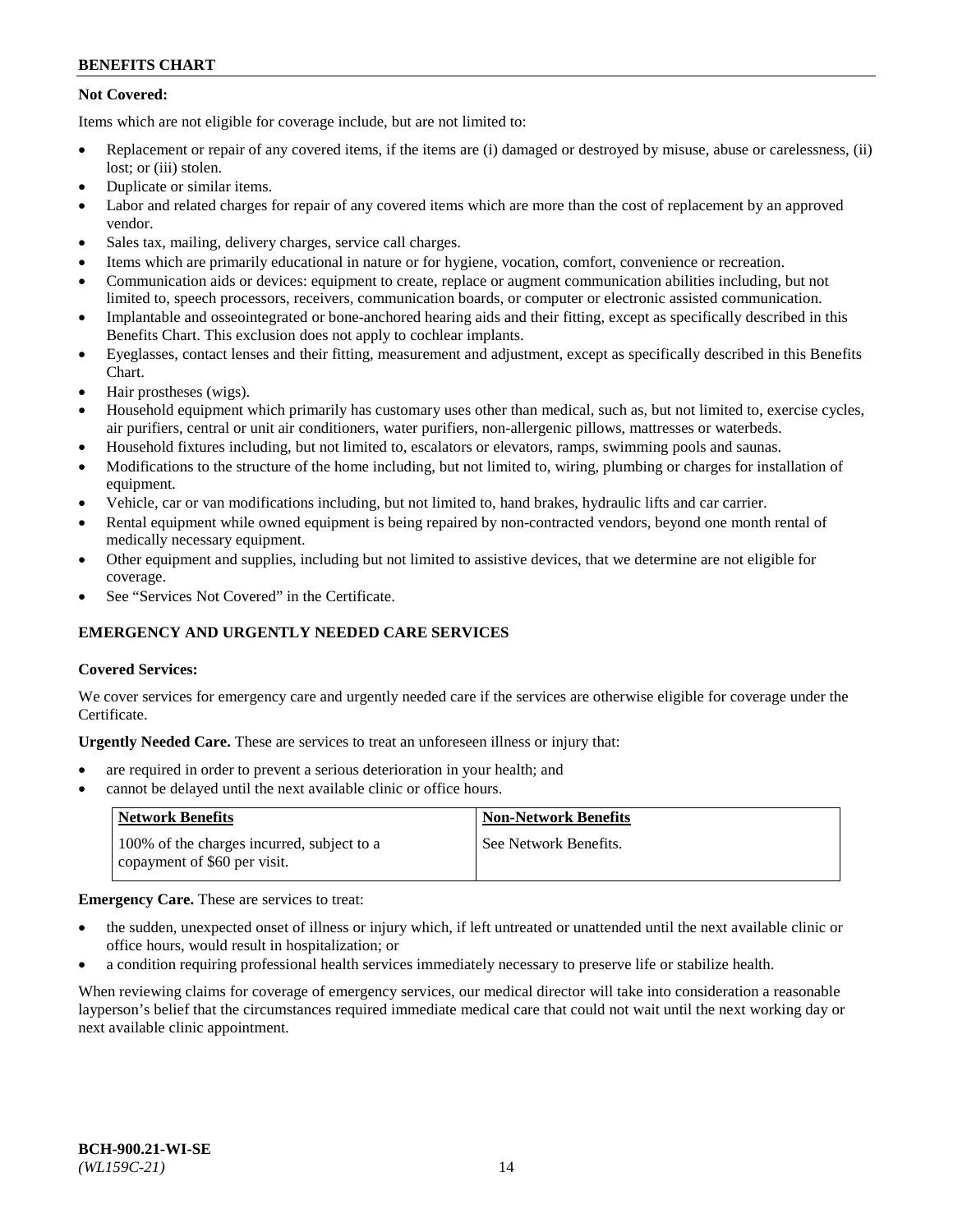#### **Emergency Care in a Hospital Emergency Room, including Professional Services of a Physician**

| <b>Network Benefits</b>                                                                   | <b>Non-Network Benefits</b> |
|-------------------------------------------------------------------------------------------|-----------------------------|
| 100% of the charges incurred, subject to a<br>copayment of \$325 per visit.               | See Network Benefits.       |
| Emergency room copayment is waived if admitted for<br>the same condition within 24 hours. |                             |

#### **Inpatient Emergency Care in a Hospital**

| <b>Network Benefits</b>       | <b>Non-Network Benefits</b> |
|-------------------------------|-----------------------------|
| 100% of the charges incurred. | See Network Benefits.       |

# **Not Covered:**

• See "Services Not Covered" in the Certificate.

## **GENE THERAPY**

## **Covered Services:**

We cover gene therapy treatment if it meets our medical coverage criteria.

| <b>Non-Network Benefits</b> |
|-----------------------------|
| No coverage.                |
|                             |
|                             |
|                             |
|                             |

# **Limitations:**

- Gene therapy must be provided by a designated provider.
- Specific types of gene therapy are limited to therapies and conditions specified in our medical coverage criteria.

#### **Not Covered:**

• See "Services Not Covered" in the Certificate.

## **HEALTH EDUCATION**

#### **Covered Services:**

We cover education for preventive services and education for the management of chronic health problems (such as diabetes).

| <b>Network Benefits</b>                                     | <b>Non-Network Benefits</b>  |
|-------------------------------------------------------------|------------------------------|
| 100% of the charges incurred.<br>Deductible does not apply. | 50% of the charges incurred. |

## **Not Covered:**

• See "Services Not Covered" in the Certificate.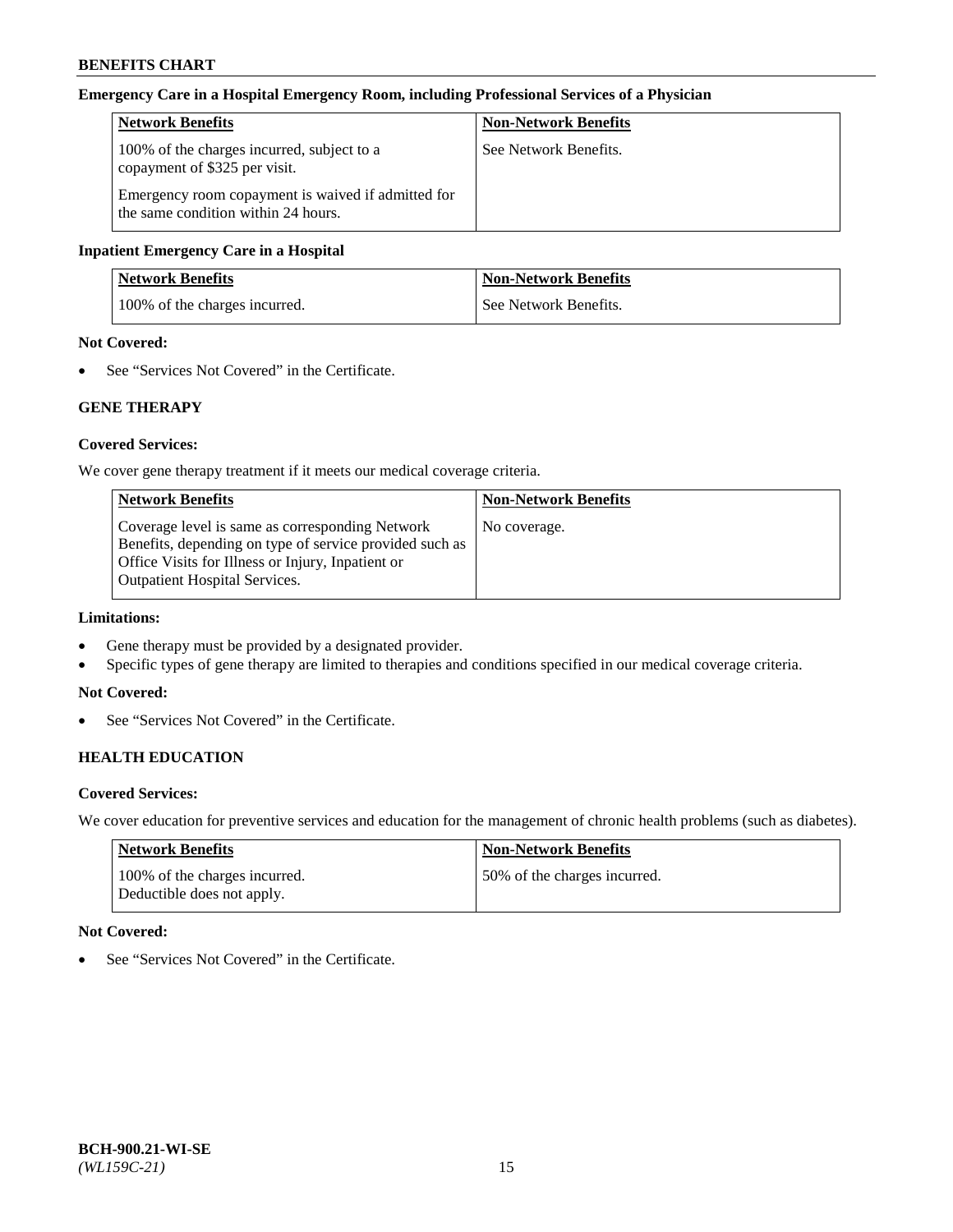# **HOME-BASED HEALTH ASSESSMENT PROGRAM**

## **Covered Services:**

If you meet our criteria for coverage, you may qualify for our home-based comprehensive health risk assessment program. The program covers a health assessment with a designated nurse practitioner.

| <b>Network Benefits</b>                                     | <b>Non-Network Benefits</b> |
|-------------------------------------------------------------|-----------------------------|
| 100% of the charges incurred.<br>Deductible does not apply. | No coverage.                |

# **Not Covered:**

See "Services Not Covered" in the Certificate.

# **HOME HEALTH SERVICES**

# **Covered Services:**

We cover skilled nursing services, physical therapy, occupational therapy, speech therapy, respiratory therapy and other therapeutic services, non-routine prenatal and postnatal services, routine postnatal well child visits, as described in our medical coverage criteria, phototherapy services for newborns, home health aide services and other eligible home health services when provided in your home, if you are homebound (i.e., unable to leave home without considerable effort due to a medical condition). Lack of transportation does not constitute homebound status. For phototherapy services for newborns and high risk prenatal services, supplies and equipment are included.

We cover total parenteral nutrition/intravenous ("TPN/IV") therapy, equipment, supplies and drugs in connection with IV therapy. IV line care kits are covered under Durable Medical Equipment.

We cover palliative care benefits. Palliative care includes symptom management, education and establishing goals of care. We waive the requirement that you be homebound for a limited number of home visits for palliative care (as shown in this Benefits Chart), if you have a life-threatening, non-curable condition which has a prognosis of survival of two years or less. Additional palliative care visits are eligible under the home health services benefit if you are homebound and meet all other requirements defined in this section.

You do not need to be homebound to receive total parenteral nutrition/intravenous ("TPN/IV") therapy.

Home health services are eligible and covered only when:

- medically necessary; and
- provided as rehabilitative care, terminal care or maternity care; and
- ordered by a physician, and included in the written home care plan.

## **Physical Therapy, Occupational Therapy, Speech Therapy, Respiratory Therapy, Home Health Aide Services and Palliative Care**

| Network Benefits              | <b>Non-Network Benefits</b>  |
|-------------------------------|------------------------------|
| 100% of the charges incurred. | 50% of the charges incurred. |

**TPN/IV Therapy, Skilled Nursing Services, Non-Routine Prenatal/Postnatal Services, and Phototherapy**

| Network Benefits              | <b>Non-Network Benefits</b>  |
|-------------------------------|------------------------------|
| 100% of the charges incurred. | 50% of the charges incurred. |

Each 24-hour visit (or shifts up to 24-hour visits) equals one visit and counts toward the Maximum visits for all other services shown below. Any visit that lasts less than 24 hours regardless of the length of the visit, will count as one visit toward the Maximum visits for all other services shown below. All visits must be medically necessary and benefit eligible.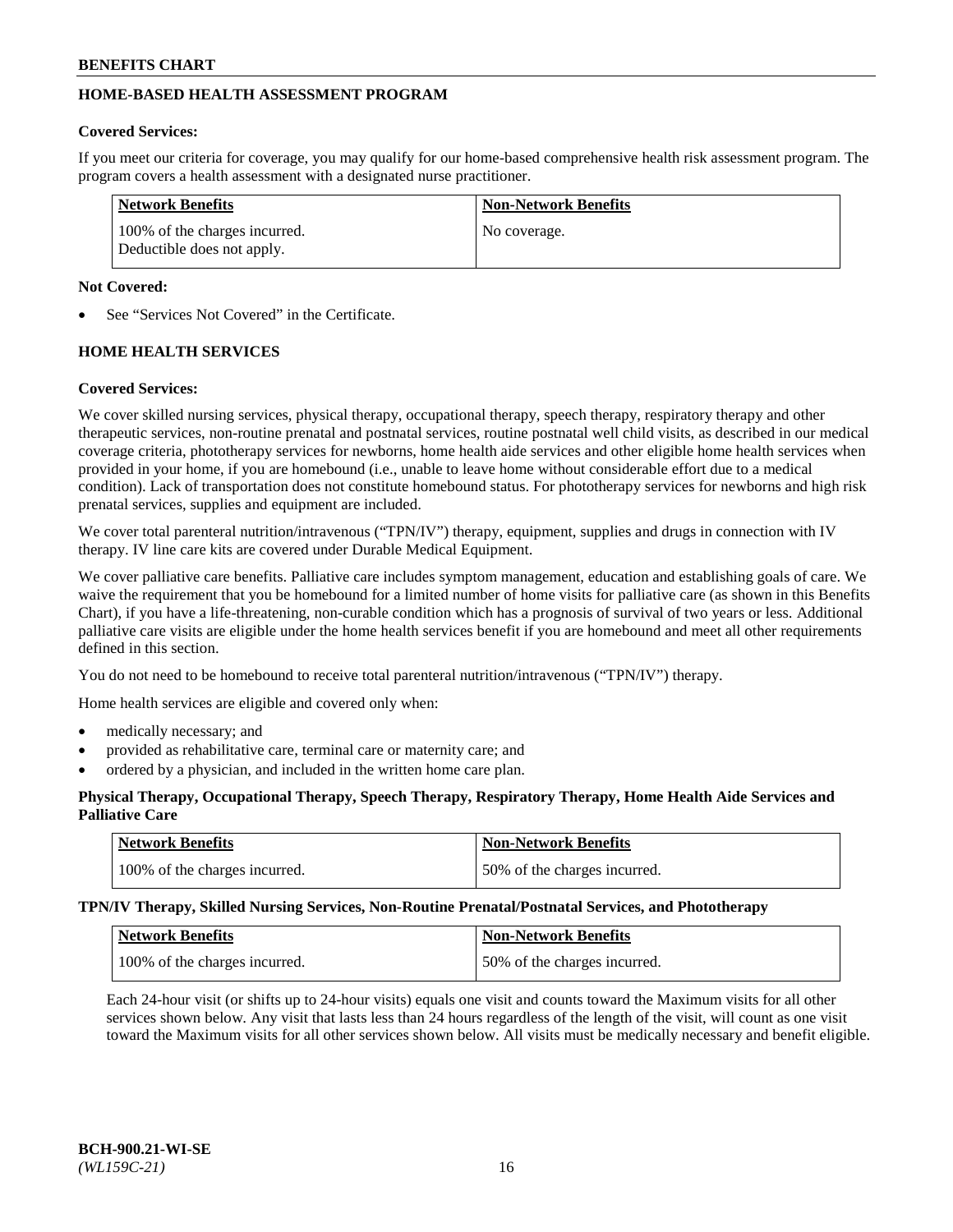#### **Routine Prenatal/Postnatal Services and Child Health Supervision Services**

| Network Benefits                                            | <b>Non-Network Benefits</b>  |
|-------------------------------------------------------------|------------------------------|
| 100% of the charges incurred.<br>Deductible does not apply. | 50% of the charges incurred. |

#### **Maximum Visits for Palliative Care**

If you are eligible to receive palliative care in the home and you are not homebound, there is a maximum of 12 visits per calendar year.

#### **Maximum Visits for All Services Other Than Palliative Care**

| <b>Network Benefits</b>      | <b>Non-Network Benefits</b>  |
|------------------------------|------------------------------|
| 60 visits per calendar year. | 30 visits per calendar year. |

Each visit provided under the Network Benefits and Non-Network Benefits counts toward the maximums shown under both Maximum visits sections. The routine postnatal well child visits do not count toward the visit limit.

#### **Limitations:**

- Home health services are not provided as a substitute for a primary caregiver in the home or as relief (respite) for a primary caregiver in the home. We will not reimburse family members or residents in your home for the above services.
- A service shall not be considered a skilled nursing service merely because it is performed by, or under the direct supervision of, a licensed nurse. Where a service (such as tracheotomy suctioning or ventilator monitoring) or like services, can be safely and effectively performed by a non-medical person (or self-administered), without the direct supervision of a licensed nurse, the service shall not be regarded as a skilled nursing service, whether or not a skilled nurse actually provides the service. The unavailability of a competent person to provide a non-skilled service shall not make it a skilled service when a skilled nurse provides it. Only the skilled nursing component of so-called "blended" services (i.e. services which include skilled and non-skilled components) are covered under this Benefits Chart.

#### **Not Covered:**

- Financial or legal counseling services.
- Housekeeping or meal services in your home.
- Private duty nursing services.
- Services provided by a family member or enrollee, or a resident in the enrollee's home.
- Vocational rehabilitation and recreational or educational therapy. Recreation therapy is therapy provided solely for the purpose of recreation, including, but not limited to: (a) requests for physical therapy or occupational therapy to improve athletic ability, and (b) braces or guards to prevent sports injuries.
- See "Services Not Covered" in the Certificate.

## **HOME HOSPICE SERVICES**

#### **Applicable Definitions:**

**Part-time.** This is up to two hours of service per day, more than two hours is considered continuous care.

**Continuous Care.** This is from two to twelve hours of service per day provided by a registered nurse, licensed practical nurse, or home health aide, during a period of crisis in order to maintain a terminally ill patient at home.

**Appropriate Facility.** This is a nursing home, hospice residence, or other inpatient facility.

**Custodial Care Related to Hospice Services.** This means providing assistance in the activities of daily living and the care needed by a terminally ill patient which can be provided by primary caregiver (i.e., family member or friend) who is responsible for the patient's home care.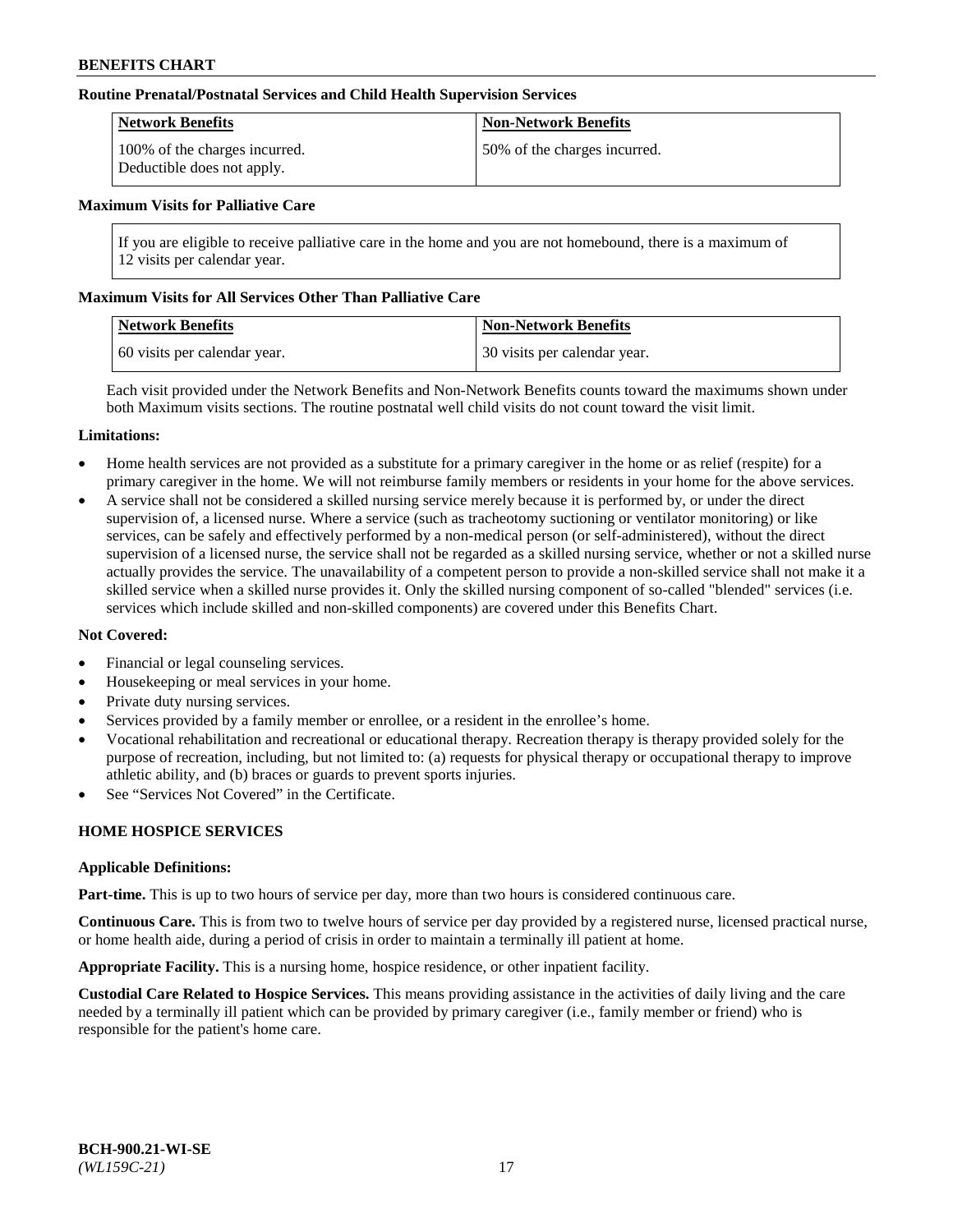#### **Covered Services:**

**Home Hospice Program.** We cover the services described below if you are terminally ill and accepted as a home hospice program participant. You must meet the eligibility requirements of the program, and elect to receive services through the home hospice program. The services will be provided in your home, with inpatient care available when medically necessary as described below. If you elect to receive hospice services, you do so in lieu of curative treatment for your terminal illness for the period you are enrolled in the home hospice program.

**Eligibility:** In order to be eligible to be enrolled in the home hospice program, you must: (1) be a terminally ill patient (prognosis of six months or less); (2) have chosen a palliative treatment focus (i.e., emphasizing comfort and supportive services rather than treatment attempting to cure the disease or condition); and (3) continue to meet the terminally ill prognosis as reviewed by our medical director or his or her designee over the course of care. You may withdraw from the home hospice program at any time.

**Eligible Services:** Hospice services include the following services provided in accordance with an approved hospice treatment plan.

- Home Health Services:
	- o Part-time care provided in your home by an interdisciplinary hospice team (which may include a physician, nurse, social worker, and spiritual counselor) and medically necessary home health services are covered.
	- o One or more periods of continuous care in your home or in a setting which provides day care for pain or symptom management, when medically necessary, will be covered.
	- Inpatient Services: We cover medically necessary inpatient services.
- Other Services:
	- o Respite care is covered for care in your home or in an appropriate facility, to give your primary caregivers (i.e., family members or friends) rest and/or relief when necessary in order to maintain a terminally ill patient at home.
	- o Medically necessary medications for pain and symptom management.
	- o Semi-electric hospital beds and other durable medical equipment are covered.
	- o Emergency and non-emergency care is covered.

| Network Benefits              | <b>Non-Network Benefits</b>  |
|-------------------------------|------------------------------|
| 100% of the charges incurred. | 50% of the charges incurred. |

Respite care is limited to 5 days per episode, and respite care and continuous care combined are limited to 30 days.

#### **Not Covered:**

- Financial or legal counseling services.
- Housekeeping or meal services in your home.
- Custodial or maintenance care related to hospice services, whether provided in the home or in a nursing home.
- Any service not specifically described as covered services under this home hospice services benefits.
- Any services provided by members of your family or residents in your home.
- See "Services Not Covered" in the Certificate.

## **HOSPITAL AND SKILLED NURSING FACILITY SERVICES**

#### **Covered Services:**

We cover services as described below.

#### **Medical or Surgical Hospital Services**

**Inpatient Hospital Services:** We cover the following medical or surgical services, for the treatment of acute illness or injury, which require the level of care only provided in an acute care facility. These services must be authorized by a physician.

Inpatient hospital services include: room and board; the use of operating or maternity delivery rooms; intensive care facilities; newborn nursery facilities; general nursing care, anesthesia, laboratory and diagnostic imaging services, radiation therapy, physical therapy, prescription drugs or other medications administered during treatment, blood and blood products (unless replaced), and blood derivatives, and other diagnostic or treatment related hospital services; physician and other professional medical and surgical services provided while in the hospital, including gender reassignment surgery that meets medical coverage criteria.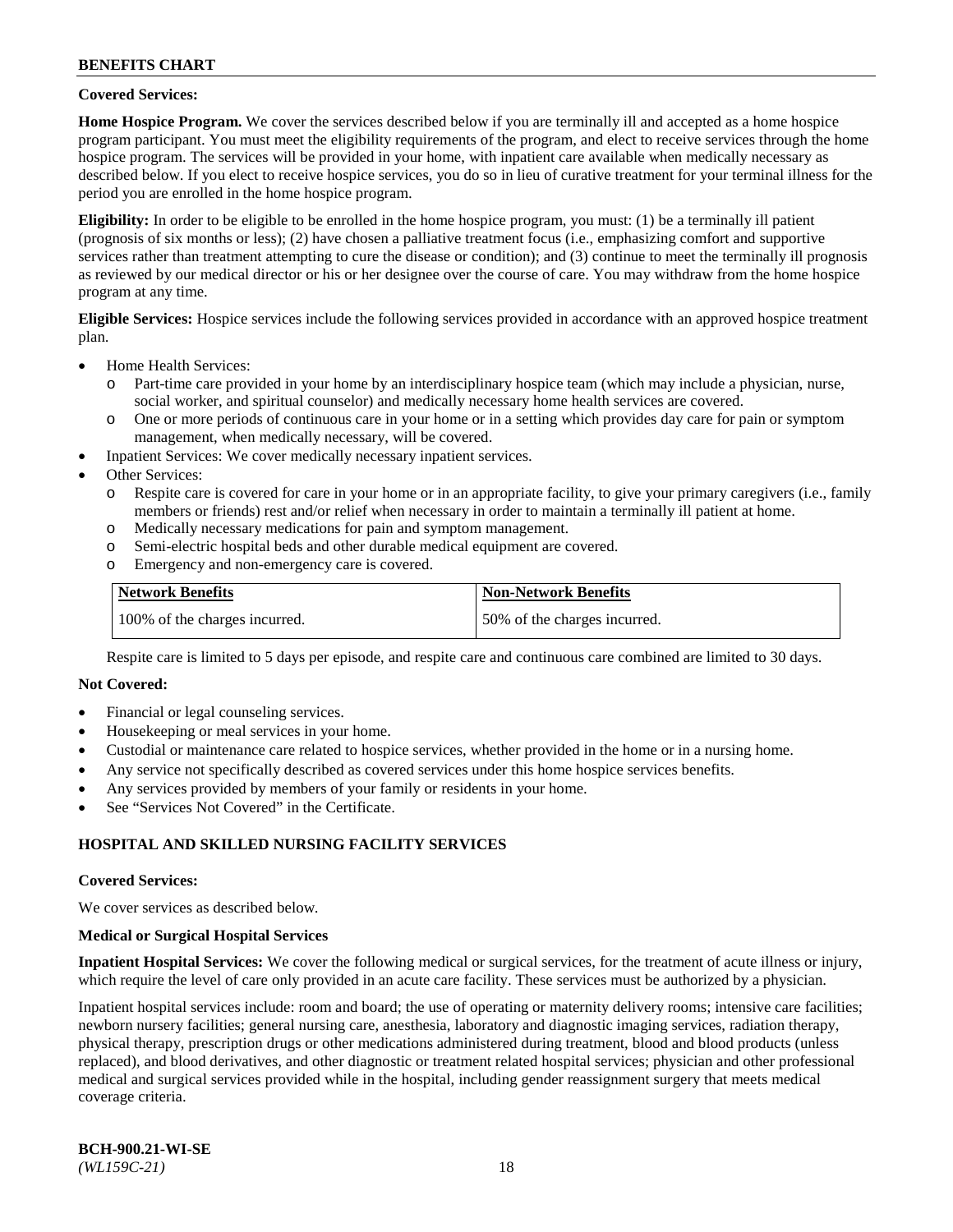We cover, following a vaginal delivery, a minimum of 48 hours of inpatient care for the mother and newborn child. We cover, following a caesarean section delivery, a minimum of 96 hours of inpatient care for the mother and newborn child.

Group health plans and health insurance issuers generally may not, under Federal law, restrict benefits for any hospital length of stay in connection with childbirth for the mother of newborn child to less than 48 hours following a vaginal delivery, or less than 96 hours following a caesarean section. However, Federal law generally does not prohibit the mother's or newborn's attending provider, after consulting with the mother, from discharging the mother or her newborn earlier than 48 hours (or 96 hours as applicable). In any case plans and issuers may not, under Federal law, require that a provider obtain authorization from the plan or the insurance issuer for prescribing a length of stay not in excess of 48 hours (or 96 hours).

| Network Benefits              | <b>Non-Network Benefits</b>  |
|-------------------------------|------------------------------|
| 100% of the charges incurred. | 50% of the charges incurred. |

Each Insured's admission or confinement, including that of a newborn child, is separate and distinct from the admission or confinement of any other Insured.

**Outpatient Hospital, Ambulatory Care or Surgical Facility Services:** We cover the following medical and surgical services, for diagnosis or treatment of illness or injury on an outpatient basis. These services must be authorized by a physician.

Outpatient services include: use of operating rooms, maternity delivery rooms or other outpatient departments, rooms or facilities; and the following outpatient services: general nursing care, anesthesia, laboratory and diagnostic imaging services, radiation therapy, physical therapy, drugs administered during treatment, blood and blood products (unless replaced), and blood derivatives, and other diagnostic or treatment related outpatient services; physician and other professional medical and surgical services provided while an outpatient, including colonoscopies (starting at age 50, or under age 50 for people at high risk of colorectal cancer), and gender reassignment surgery that meets medical coverage criteria.

For Network Benefits, non-emergent, scheduled outpatient Magnetic Resonance Imaging (MRI) and Computed Tomography (CT) must be provided at a designated facility. Your physician or facility will obtain or verify prior authorization for these services, as needed.

To see the benefit level for diagnostic imaging services, laboratory services and physical therapy, see benefits under Diagnostic Imaging Services, Laboratory Services and Physical Therapy in this Benefits Chart.

| <b>Network Benefits</b>       | <b>Non-Network Benefits</b>  |
|-------------------------------|------------------------------|
| 100% of the charges incurred. | 50% of the charges incurred. |

## **Skilled Nursing Facility Care:**

We cover room and board, daily skilled nursing and related ancillary services for post-acute treatment and rehabilitative care of illness or injury that meets medical coverage criteria. Rehabilitation services are limited to services where significant measurable progress is expected to occur within a reasonable period of time.

| <b>Network Benefits</b>                      | <b>Non-Network Benefits</b>                  |
|----------------------------------------------|----------------------------------------------|
| 100% of the charges incurred.                | 50% of the charges incurred.                 |
| Limited to a 30 day maximum per confinement. | Limited to a 30 day maximum per confinement. |

Each day of services provided under the Network Benefits and Non-Network Benefits, combined, applies toward the maximum shown above.

## **Not Covered:**

- Services for items for personal convenience, such as television rental, are not covered.
- See "Services Not Covered" in the Certificate.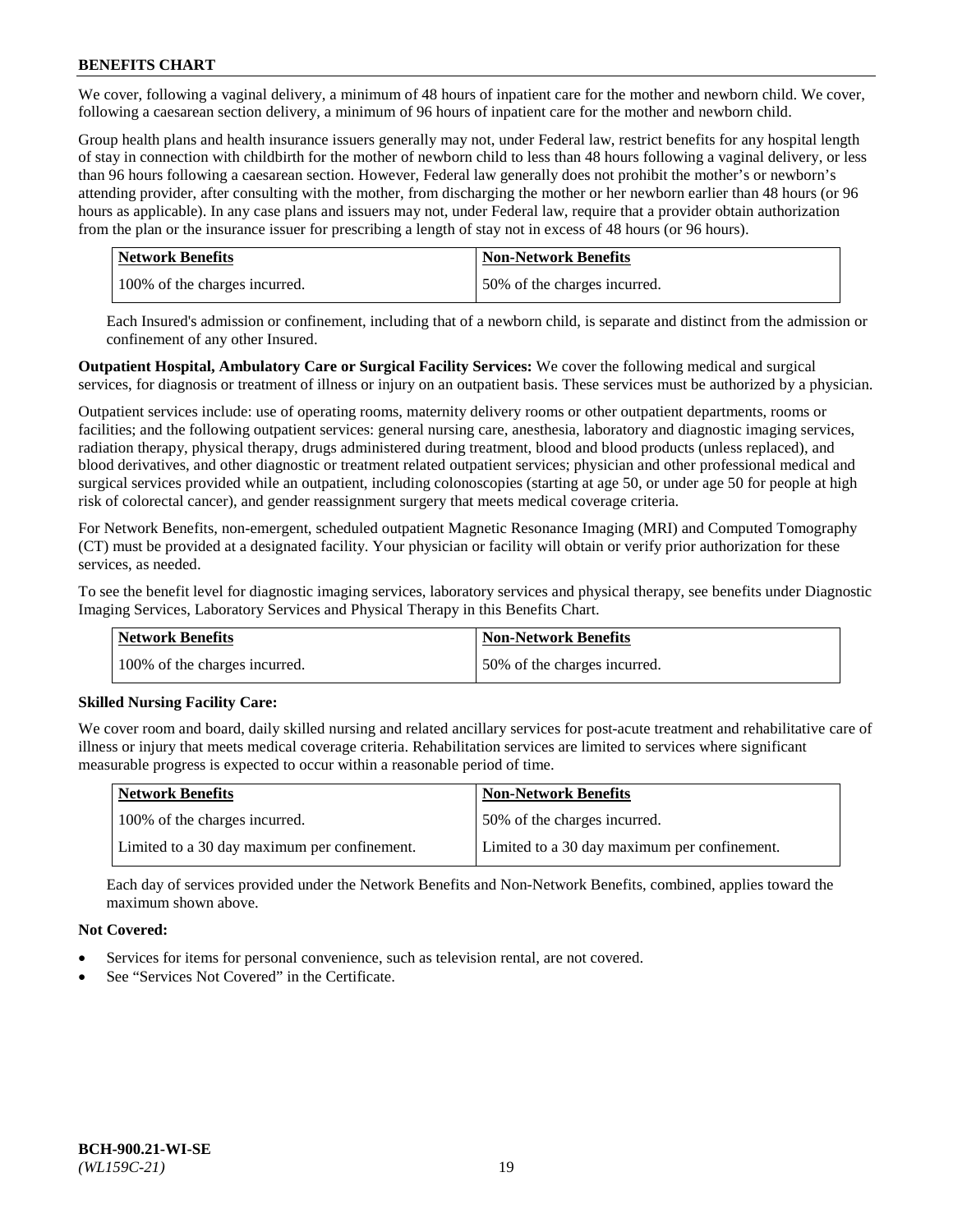# **INFERTILITY SERVICES**

## **Covered Services:**

We cover the diagnosis of infertility. These services include diagnostic procedures and tests provided in connection with an infertility evaluation, office visits and consultations to diagnose infertility.

| Network Benefits              | Non-Network Benefits         |
|-------------------------------|------------------------------|
| 100% of the charges incurred. | 50% of the charges incurred. |

Coverage is limited to office visits and consultations to diagnose infertility. Treatment is not covered.

# **Not Covered:**

- Treatment of infertility, including, but not limited to, office visits, laboratory, diagnostic imaging services, and drugs for the treatment of infertility; assisted reproduction, including, but not limited to, gamete intrafallopian tube transfer (GIFT), zygote intrafallopian tube transfer (ZIFT) intracytoplasmic sperm injection (ICSI), and/or in-vitro fertilization (IVF), and all charges associated with such procedures; reversal of sterilization; artificial insemination; and sperm, ova or embryo acquisition, retrieval or storage; however, we cover office visits and consultations to diagnose infertility.
- Services related to the establishment of surrogate pregnancy and fees for a surrogate.
- See "Services Not Covered" in the Certificate.

# **LABORATORY SERVICES**

#### **Covered Services:**

We cover laboratory tests when ordered by a provider and provided in a clinic or outpatient hospital facility. This includes blood tests to detect lead exposure in children between the ages of 6 months and 72 months.

To see the benefit level for inpatient hospital or skilled nursing facility services, see benefits under "Inpatient Hospital and Skilled Nursing Facility Services" in this Benefits Chart.

**Prostate-specific antigen (PSA) test coverage.** We cover prostate cancer screening for men 40 years of age or over who are symptomatic or in a high-risk category and for all men 50 years of age or older. Coverage includes a prostate-specific antigen blood test and a digital rectal examination.

| Network Benefits              | <b>Non-Network Benefits</b>  |
|-------------------------------|------------------------------|
| 100% of the charges incurred. | 50% of the charges incurred. |

## **All other laboratory services**

#### **Services for Illness or Injury**

| <b>Network Benefits</b>       | <b>Non-Network Benefits</b>  |
|-------------------------------|------------------------------|
| 100% of the charges incurred. | 50% of the charges incurred. |

# **Preventive Services**

Laboratory services associated with preventive services are covered at the benefit level shown in the "Preventive Services" section of this Benefits Chart.

#### **Not Covered:**

See "Services Not Covered" in the Certificate.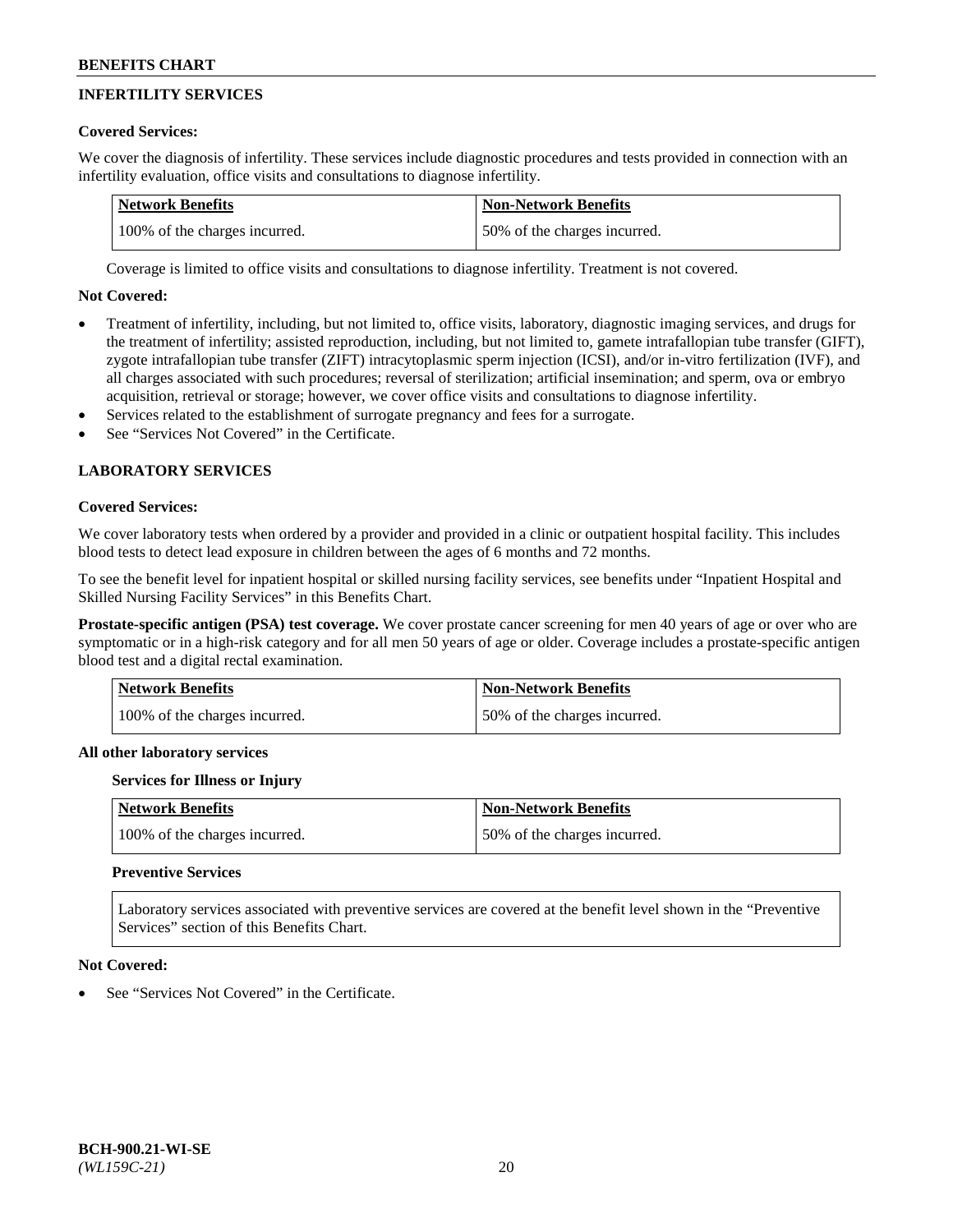# **MASTECTOMY RECONSTRUCTION BENEFIT**

## **Covered Services:**

We cover reconstruction of the breast on which the mastectomy has been performed; surgery and reconstruction of the other breast to produce symmetrical appearance, and prostheses and physical complications of all stages of mastectomy, including lymphedemas.

| <b>Network Benefits</b>                               | <b>Non-Network Benefits</b>                           |
|-------------------------------------------------------|-------------------------------------------------------|
| Coverage level is same as corresponding Network       | Coverage level is same as corresponding Non-Network   |
| Benefits, depending on type of service provided, such | Benefits, depending on type of service provided, such |
| as Office Visits for Illness or Injury, Inpatient or  | as Office Visits for Illness or Injury, Inpatient or  |
| <b>Outpatient Hospital Services.</b>                  | <b>Outpatient Hospital Services.</b>                  |

## **Not Covered:**

See "Services Not Covered" in the Certificate.

# **MEDICATION THERAPY DISEASE MANAGEMENT PROGRAM**

## **Covered Services:**

If you meet our criteria for coverage, you may qualify for our Medication Therapy Disease Management Program.

The program covers consultations with a designated Network pharmacist.

Covered services are based on established medical policies, which are subject to periodic review and modification by the medical directors. These medical policies (medical coverage criteria) are available by calling Member Services, or logging on to your "*my*HealthPartners" account at [healthpartners.com.](http://www.healthpartners.com/)

| Network Benefits                                            | <b>Non-Network Benefits</b> |
|-------------------------------------------------------------|-----------------------------|
| 100% of the charges incurred.<br>Deductible does not apply. | No coverage.                |

#### **Not Covered:**

See "Services Not Covered" in the Certificate.

## **OFFICE VISITS FOR ILLNESS OR INJURY**

#### **Covered Services:**

We cover the following when medically necessary: professional medical and surgical services and related supplies, including biofeedback, of physicians and other health care providers; blood and blood products (unless replaced) and blood derivatives.

We cover diagnosis and treatment of illness or injury to the eyes. Where contact or eye glass lenses are prescribed as medically necessary for the post-operative treatment of cataracts or for the treatment of aphakia, or keratoconus, we cover the initial evaluation, lenses and fitting. Insureds must pay for lens replacement beyond the initial pair.

## **Office Visits**

*Primary Care Providers*

| Network Benefits                                                           | <b>Non-Network Benefits</b>  |
|----------------------------------------------------------------------------|------------------------------|
| 100% of the charges incurred, subject to a<br>copayment of \$30 per visit. | 50% of the charges incurred. |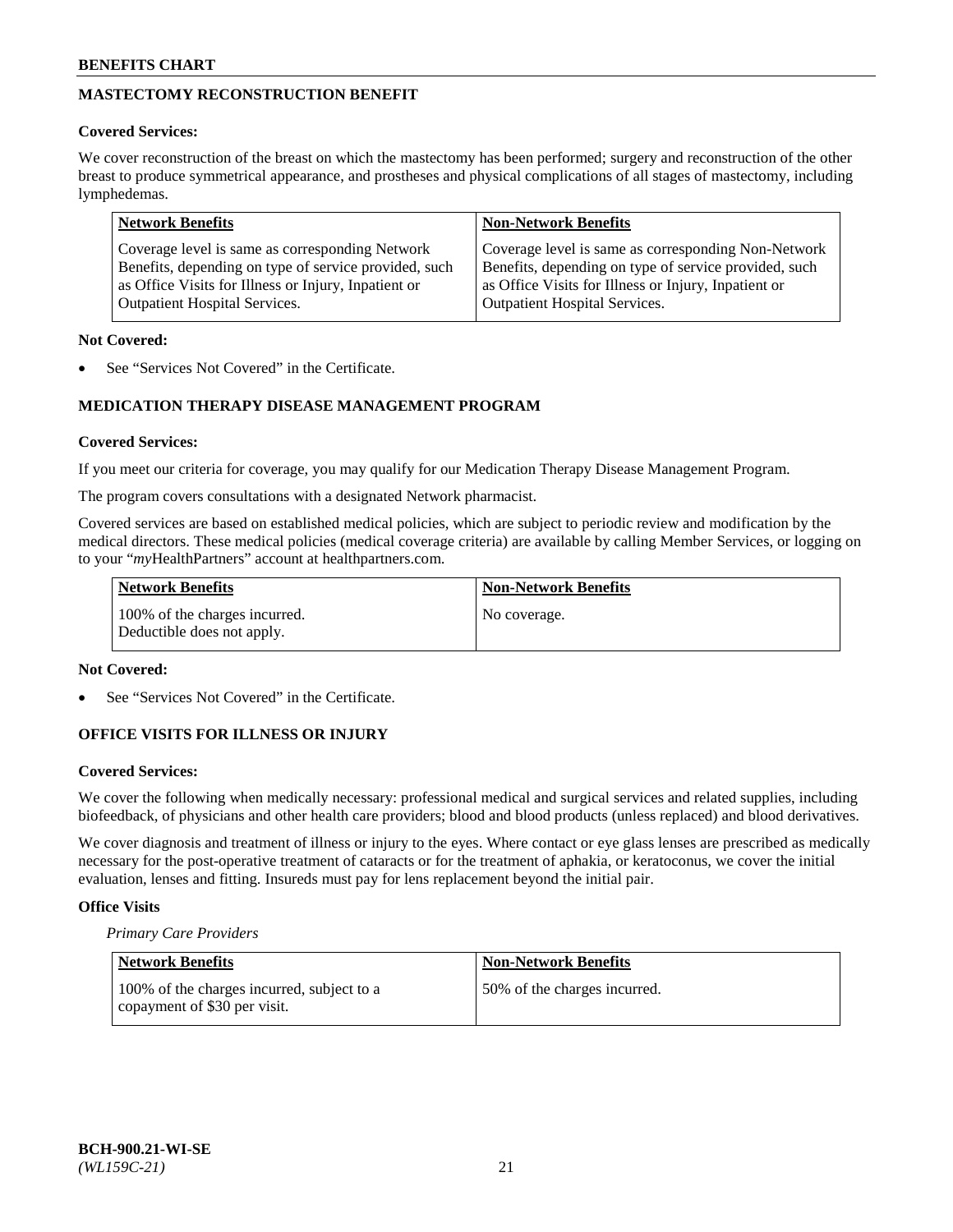*Specialty Care Providers*

| <b>Network Benefits</b>                                                    | <b>Non-Network Benefits</b>  |
|----------------------------------------------------------------------------|------------------------------|
| 100% of the charges incurred, subject to a<br>copayment of \$60 per visit. | 50% of the charges incurred. |

## **Convenience Clinics**

| <b>Network Benefits</b>                                                    | <b>Non-Network Benefits</b>    |
|----------------------------------------------------------------------------|--------------------------------|
| 100% of the charges incurred, subject to a<br>copayment of \$15 per visit. | 150\% of the charges incurred. |

## **Scheduled Telephone Visits**

| <b>Network Benefits</b>                                                    | <b>Non-Network Benefits</b>  |
|----------------------------------------------------------------------------|------------------------------|
| 100% of the charges incurred, subject to a<br>copayment of \$15 per visit. | 50% of the charges incurred. |

## **E-Visits**

# **Access to Online Care through virtuwell a[t virtuwell.com](https://www.virtuwell.com/)**

| <b>Network Benefits</b>       | <b>Non-Network Benefits</b> |
|-------------------------------|-----------------------------|
| 100% of the charges incurred. | Not applicable.             |

# **All Other E-Visits**

| Network Benefits                                                           | <b>Non-Network Benefits</b>  |
|----------------------------------------------------------------------------|------------------------------|
| 100% of the charges incurred, subject to a<br>copayment of \$15 per visit. | 50% of the charges incurred. |

# **Injections Administered in a Physician's Office, other than immunizations**

## **Allergy Injections**

| Network Benefits                                                                    | <b>Non-Network Benefits</b>  |
|-------------------------------------------------------------------------------------|------------------------------|
| 100% of the charges incurred, subject to a<br>copayment of \$2 per date of service. | 50% of the charges incurred. |

# **All Other Injections**

| <b>Network Benefits</b>                                                             | <b>Non-Network Benefits</b>  |
|-------------------------------------------------------------------------------------|------------------------------|
| 100% of the charges incurred, subject to a<br>copayment of \$2 per date of service. | 50% of the charges incurred. |

## **Not Covered:**

- Court ordered treatment, except as described in this Benefits Chart. Any resulting court ordered treatment for mental health services will be subject to the Certificate's requirement for medical necessity.
- See "Services Not Covered" in the Certificate.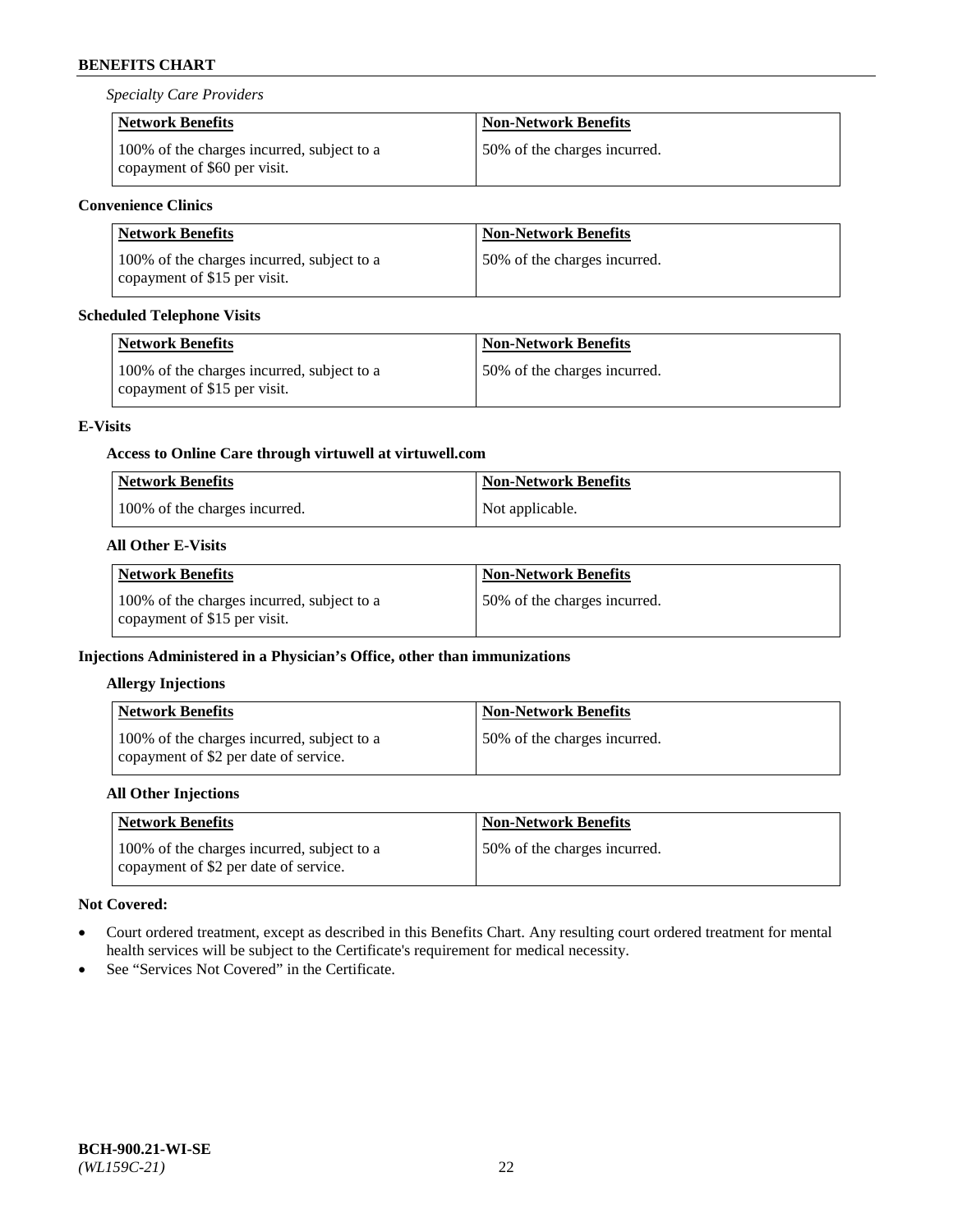# **PEDIATRIC EYEWEAR**

## **Covered Services:**

We cover pediatric eyewear for children under age 19, subject to our medical coverage criteria. Coverage under this provision will continue until the end of the month in which the child turns age 19. These medical policies (medical coverage criteria) are available by calling Member Services, or logging on to your "*my*HealthPartners" account a[t healthpartners.com.](https://www.healthpartners.com/hp/index.html)

| Network Benefits              | <b>Non-Network Benefits</b> |
|-------------------------------|-----------------------------|
| 100% of the charges incurred. | No coverage.                |

Limited to one pair of eyeglasses (lenses and frames), or one pair of contact lenses per calendar year.

# **Not Covered:**

See "Services Not Covered" in the Certificate.

# **PHYSICAL THERAPY, OCCUPATIONAL THERAPY, SPEECH THERAPY AND OTHER SPECIFIED THERAPIES**

# **Covered Services:**

We cover the following physical therapy, occupational therapy and speech therapy services:

- Medically necessary rehabilitative care to correct the effects of illness or injury.
- Habilitative care rendered for congenital, developmental or medical conditions which have significantly limited the successful initiation of normal speech and normal motor development.

Massage therapy which is performed in conjunction with other treatment/modalities by a physical or occupational therapist is part of a prescribed treatment plan and is not billed separately is covered.

We cover services provided in a clinic. To see the benefit level for inpatient hospital or skilled nursing facility services, see benefits under "Inpatient Hospital and Skilled Nursing Facility Services".

## **Rehabilitative Care**

| <b>Network Benefits</b>                       | <b>Non-Network Benefits</b>                   |
|-----------------------------------------------|-----------------------------------------------|
| 100% of the charges incurred, subject to a    | 50% of the charges incurred.                  |
| copayment of \$60 per visit.                  | Physical, Occupational and Speech Therapy are |
| Physical, Occupational and Speech Therapy are | limited to 20 visits each per calendar year.  |
| limited to 20 visits each per calendar year.  |                                               |

In addition to the services provided above, we cover a minimum of:

- 20 visits per calendar year for pulmonary rehabilitation therapy.
- 36 visits per calendar year for cardiac rehabilitation therapy.
- 30 visits per calendar year for post-cochlear implant aural therapy.
- 20 visits per calendar year for cognitive rehabilitation therapy.

The maximum number of visits is combined for Network Benefits and Non-Network Benefits.

## **Habilitative Services**

| <b>Network Benefits</b>                                                                                                                                                     | <b>Non-Network Benefits</b>                                                                                                   |
|-----------------------------------------------------------------------------------------------------------------------------------------------------------------------------|-------------------------------------------------------------------------------------------------------------------------------|
| 100% of the charges incurred, subject to a<br>copayment of \$60 per visit.<br>Physical, Occupational and Speech Therapy are<br>limited to 20 visits each per calendar year. | 50% of the charges incurred.<br>Physical, Occupational and Speech Therapy are<br>limited to 20 visits each per calendar year. |

The maximum number of visits is combined for Network Benefits and Non-Network Benefits.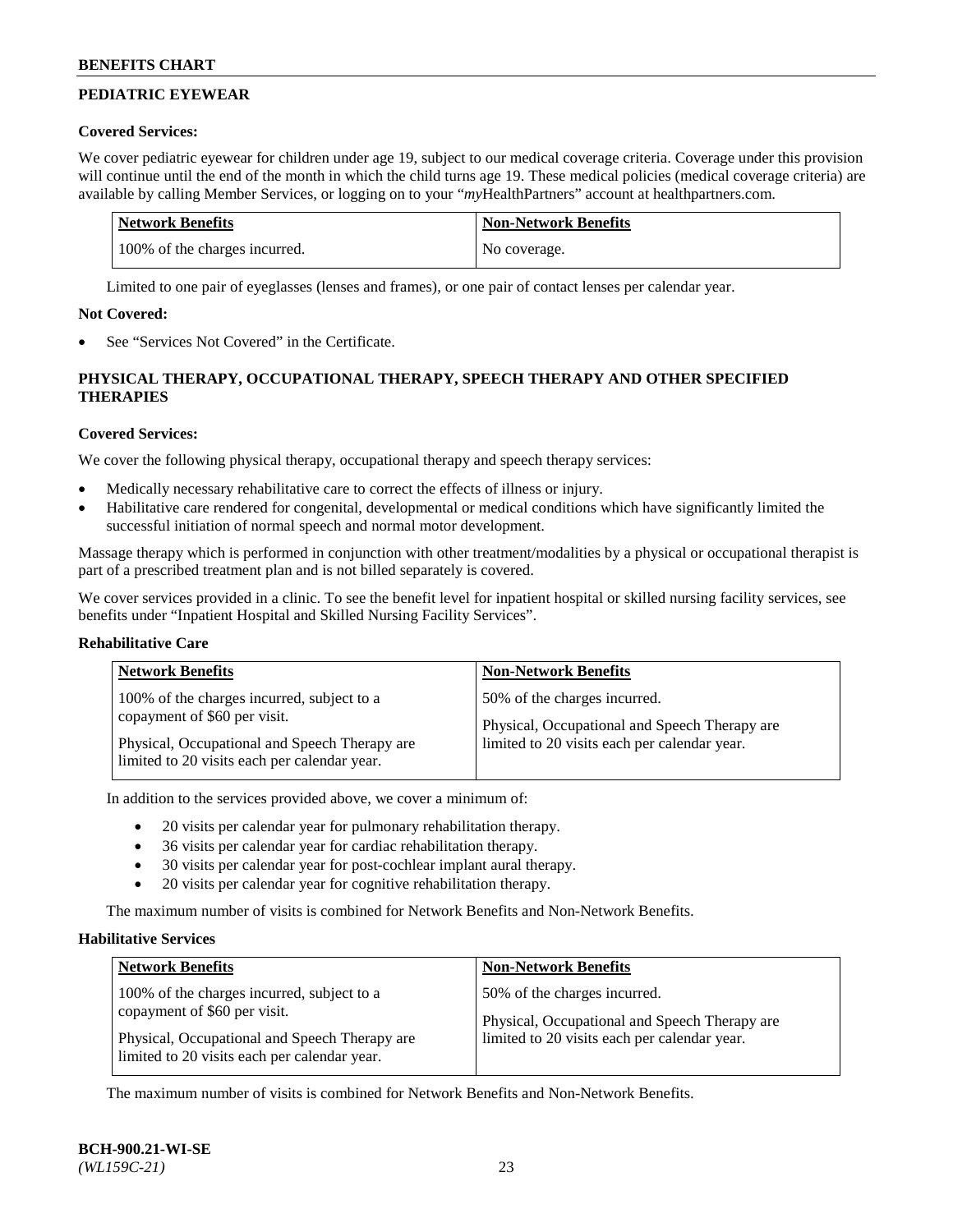## **Not Covered:**

- Massage therapy for the purpose of comfort or convenience of the Insured.
- See "Services Not Covered" in the Certificate.

# **PRESCRIPTION DRUG SERVICES**

## **Covered Services:**

We cover prescription drugs and medications that can be self-administered or are administered in a physician's office.

We will refill a prescription for eye drops covered under this Benefits Chart if the Insured requests a refill and the original prescription specified that additional quantities would be needed, providing the refill request does not exceed the quantities needed, and the following conditions are met:

- If the Insured requests a 30-day refill supply, the request must be made between 22 and 30 days of the later of (a) the original date that the prescription was distributed to the insured or (b) the date that the most recent refill was distributed to the Insured; or
- If the Insured requests a 90-day refill supply, the request must be made between 67 and 90 days of the later of (a) the original date that the prescription was distributed to the insured or (b) the date that the most recent refill was distributed to the Insured.

#### **For Network Benefits, drugs and medications must be obtained at a Network pharmacy.**

#### **Outpatient Drugs (except as specified below)**

| <b>Network Benefits</b>                                                                                                                                                                                           | <b>Non-Network Benefits</b>  |
|-------------------------------------------------------------------------------------------------------------------------------------------------------------------------------------------------------------------|------------------------------|
| 100% of the charges incurred, subject to a copayment of<br>\$5 for generic low cost formulary drugs and 100% of<br>the charges incurred, subject to a copayment of \$25 for<br>generic high cost formulary drugs. | 50% of the charges incurred. |
| Brand name formulary drugs are covered at 100% of the<br>charges incurred, subject to a copayment of \$60.                                                                                                        |                              |
| Formulary insulin is considered preventive and is not<br>subject to your deductible. In no event will your cost for<br>a formulary insulin drug exceed \$25.                                                      |                              |
| Non-formulary drugs are covered at 100% of the<br>charges incurred, subject to a copayment of \$150.                                                                                                              |                              |
| Deductible applies.                                                                                                                                                                                               |                              |

**Oral chemotherapy drugs** are included on the Specialty Drug List. However, you pay the applicable outpatient drug copayment. As required by Wisconsin law, your maximum copayment will not be more than \$100 per prescription for a 31-day supply.

## **Mail Order Drugs**

| <b>Network Benefits</b>                                                                                                                                                                                                    | <b>Non-Network Benefits</b>           |
|----------------------------------------------------------------------------------------------------------------------------------------------------------------------------------------------------------------------------|---------------------------------------|
| For your convenience, you may also get up to a 93-day<br>supply of outpatient prescription drugs that can be self-<br>administered through the designated mail order service.                                              | See Network Mail Order Drugs Benefit. |
| New prescriptions to treat certain chronic conditions<br>and trial drugs will be limited to quantity limits<br>described at the end of this section. You will have to<br>pay one copayment for your initial 31-day supply. |                                       |
| Specialty Drugs are not available through the mail order<br>service.                                                                                                                                                       |                                       |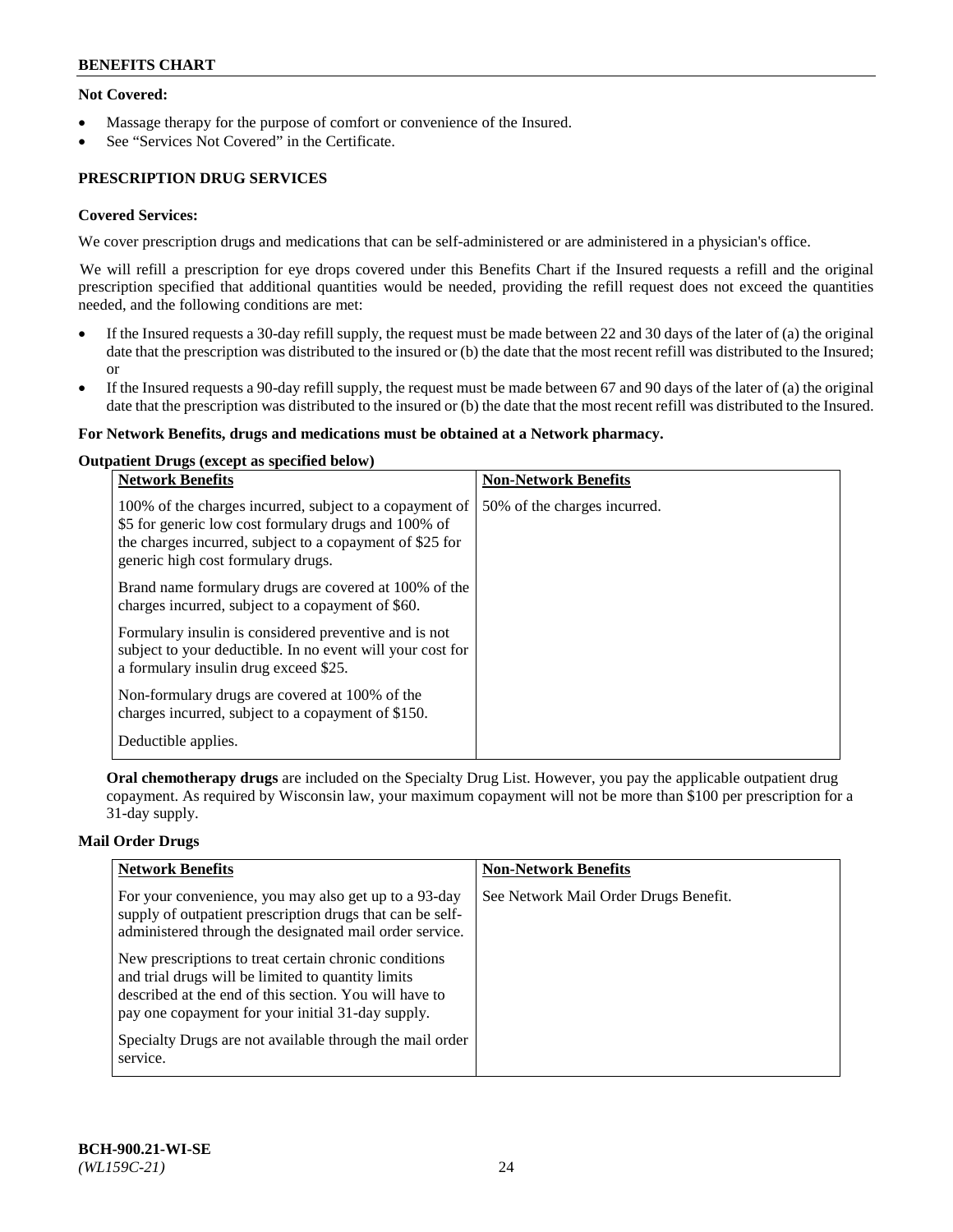## **Tobacco Cessation Drugs are covered for all FDA approved tobacco cessation drugs**

| <b>Network Benefits</b>                                     | <b>Non-Network Benefits</b>  |
|-------------------------------------------------------------|------------------------------|
| 100% of the charges incurred.<br>Deductible does not apply. | 50% of the charges incurred. |

#### **Contraceptive Drugs**

| <b>Network Benefits</b>                                                                                                                                         | <b>Non-Network Benefits</b>  |
|-----------------------------------------------------------------------------------------------------------------------------------------------------------------|------------------------------|
| 100% of the charges incurred for formulary drugs.<br>Deductible does not apply.                                                                                 | 50% of the charges incurred. |
| If a physician requests that a non-formulary<br>contraceptive drug be dispensed as written, the drug<br>will be covered at 100%, not subject to the deductible. |                              |

## **Specialty Drugs which are Self-Administered**

| <b>Network Benefits</b>                                                                                              | <b>Non-Network Benefits</b> |
|----------------------------------------------------------------------------------------------------------------------|-----------------------------|
| 80% of the charges incurred.                                                                                         | No coverage.                |
| Specialty Drugs are limited to drugs on the Specialty<br>Drug List and must be obtained from a designated<br>vendor. |                             |

**Oral chemotherapy drugs** are included on the Specialty Drug List. However, you pay the applicable outpatient drug copayment. As required by Wisconsin law, your maximum copayment will not be more than \$100 per prescription for a 31-day supply.

#### **Limitations:**

- Certain drugs may require prior authorization as indicated on the formulary. HealthPartners may require prior authorization for the drug and also the site where the drug will be provided. Certain drugs are subject to our utilization review process and quantity limits.
- Certain non-formulary drugs require prior authorization. In addition, certain drugs may be subject to any quantity limits applied as part of our trial program.
- If an Insured requests a brand name drug when there is a generic equivalent, the brand name drug will be covered up to the charge that would apply to the generic drug, minus any required copayment. If a physician requests that a brand name drug be dispensed as written, the drug will be paid at the non-formulary benefit.
- We may require insureds to try over-the-counter (OTC) drug alternatives before approving more costly formulary prescription drugs.
- Unless otherwise specified in the Prescription Drug Services" section, you may receive up to a 31-day supply per prescription.
- A 93-day supply will be covered and dispensed only at pharmacies that participate in our extended day supply program.
- New prescriptions to treat certain chronic conditions are limited to a 31-day supply.
- No more than a 31-day supply of specialty drugs will be covered and dispensed at a time unless it's a manufacturer supplied drug that cannot be split that supplies the member with more than a 31-day supply.
- If a copayment is required, you must pay one copayment for each 31-day supply, or portion thereof. **Not Covered:**
- Replacement of prescription drugs, medications, equipment and supplies due to loss, damage or theft.
- Nonprescription (over-the-counter) drugs or medications, including, but not limited to, vitamins, supplements, homeopathic remedies, and non-FDA approved drugs, unless listed on the formulary and prescribed by a physician or legally authorized health care provider under applicable state and federal law. This exclusion does not include over-thecounter contraceptives for women as allowed under the Affordable Care Act when the Insured obtains a prescription for the item. In addition, if the Insured obtains a prescription, this exclusion does not include aspirin to prevent cardiovascular disease for men and women of certain ages; folic acid supplements for women who may become pregnant; fluoride chemoprevention supplements for children without fluoride in their water source; and iron supplements for children age 6-12 who are at risk for anemia.
- All drugs for the treatment of sexual dysfunction.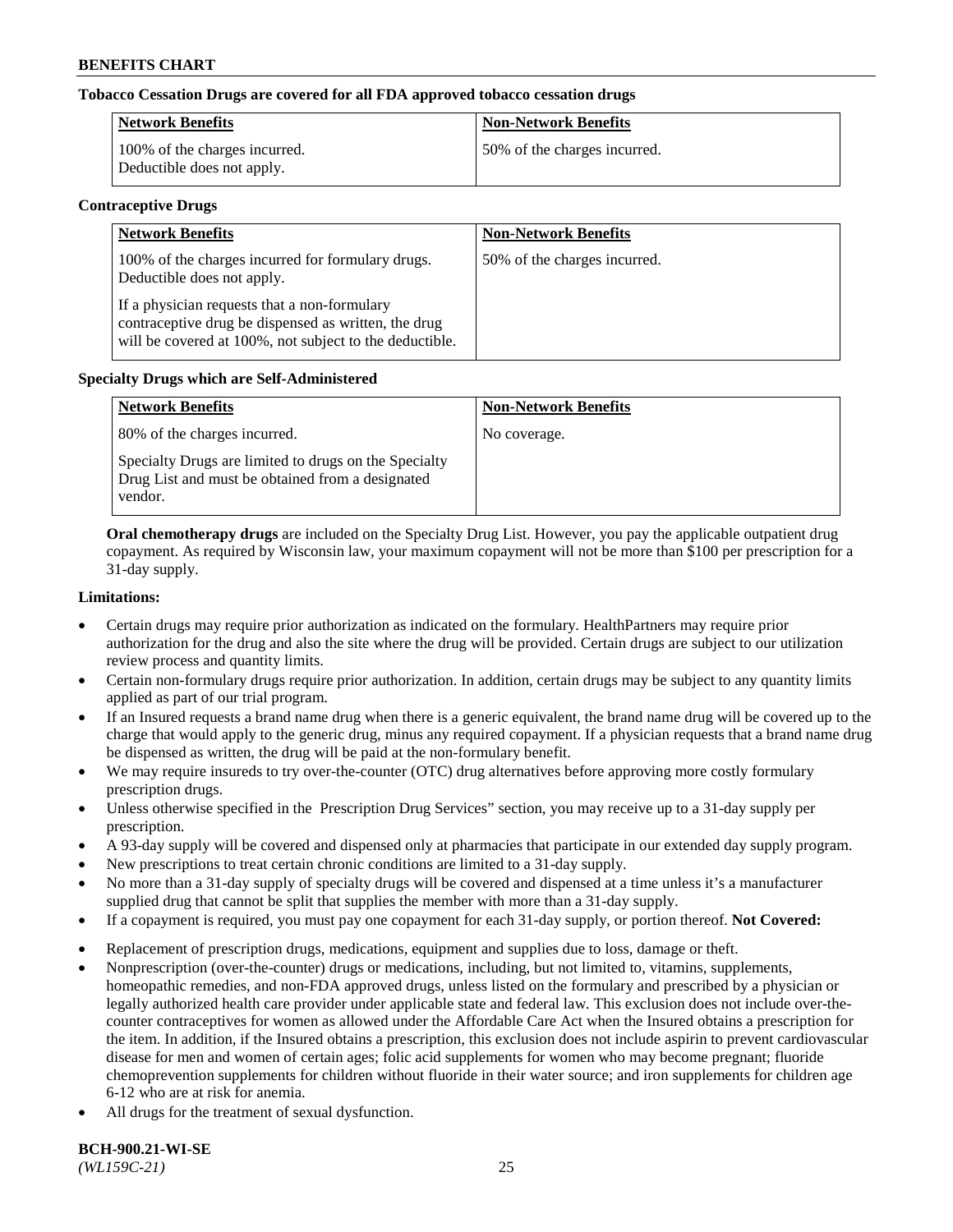- All drugs for the treatment of growth deficiency.
- All drugs for the treatment of infertility.
- Medical cannabis.
- Drugs on the Excluded Drug List. The Excluded Drug List includes select drugs within a therapy class that are not eligible for coverage. This includes drugs that may be excluded for certain indications. The Excluded Drug List is available at [healthpartners.com.](http://www.healthpartners.com/)
- Drugs that are newly approved by the FDA until they are reviewed and approved by HealthPartners Pharmacy and Therapeutics Committee.
- Medical devices approved by the FDA will not be covered under the Prescription Drug Services section unless they are on our formulary. Covered medical devices are generally submitted and reimbursed under your medical benefits.
- See "Services Not Covered" in the Certificate.

# **PREVENTIVE SERVICES**

## **Applicable Definitions:**

**Routine Preventive Services** are routine health care services that include screenings, check-ups and counseling to prevent illness, disease or other health problems before symptoms occur.

**Diagnostic Services** are services to help a provider understand your symptoms, diagnose illness and decide what treatment may be needed. They may be the same services that are listed as preventive services, but they are being used as diagnostic services. Your provider will determine if these services are preventive or diagnostic. These services are not preventive if received as part of a visit to diagnose, manage or maintain an acute or chronic medical condition, illness or injury. When that occurs, unless otherwise indicated below, standard deductibles, copayments or coinsurance apply.

# **Covered Services:**

We cover preventive services that meet any of the requirements under the Affordable Care Act (ACA) shown in the bulleted items below. These preventive services are covered at 100% under the Network Benefits with no deductible, copayments or coinsurance. (If a preventive service is not required by the ACA and it is covered at a lower benefit level, it will be specified below.) Preventive benefits mandated under the ACA are subject to periodic review and modification. Changes would be effective in accordance with the federal rules. Preventive services mandated by the ACA include:

- Evidence-based items or services that have in effect a rating of A or B in the current recommendations of the United States Preventive Services Task Force with respect to the individual;
- Immunizations for routine use in children, adolescents, and adults that have in effect a recommendation from the Advisory Committee on Immunization Practices of the Centers for Disease Control and Prevention with respect to the individual;
- With respect to infants, children, and adolescents, evidence-informed preventive care and screenings provided for in comprehensive guidelines supported by the Health Resources and Services Administration; and
- With respect to women, preventive care and screenings provided for in comprehensive guidelines supported by the Health Resources and Services Administration.

Covered services are based on established medical policies, which are subject to periodic review and modification by the medical or dental directors. These medical policies (medical coverage criteria) are available by calling Member Services, or logging on to your "*my*HealthPartners" account at [healthpartners.com.](https://www.healthpartners.com/hp/index.html)

## **ACA and state mandated preventive services are covered as follows:**

**Routine Health Exams and Periodic Health Assessments.** A physician or health care provider will counsel you as to how often health assessments are needed based on age, sex and health status. This includes screening and counseling for tobacco cessation and all FDA approved tobacco cessation medications including over-the-counter drugs (as shown in the Prescription Drug Services section).

| <b>Network Benefits</b>                                     | <b>Non-Network Benefits</b>  |
|-------------------------------------------------------------|------------------------------|
| 100% of the charges incurred.<br>Deductible does not apply. | 50% of the charges incurred. |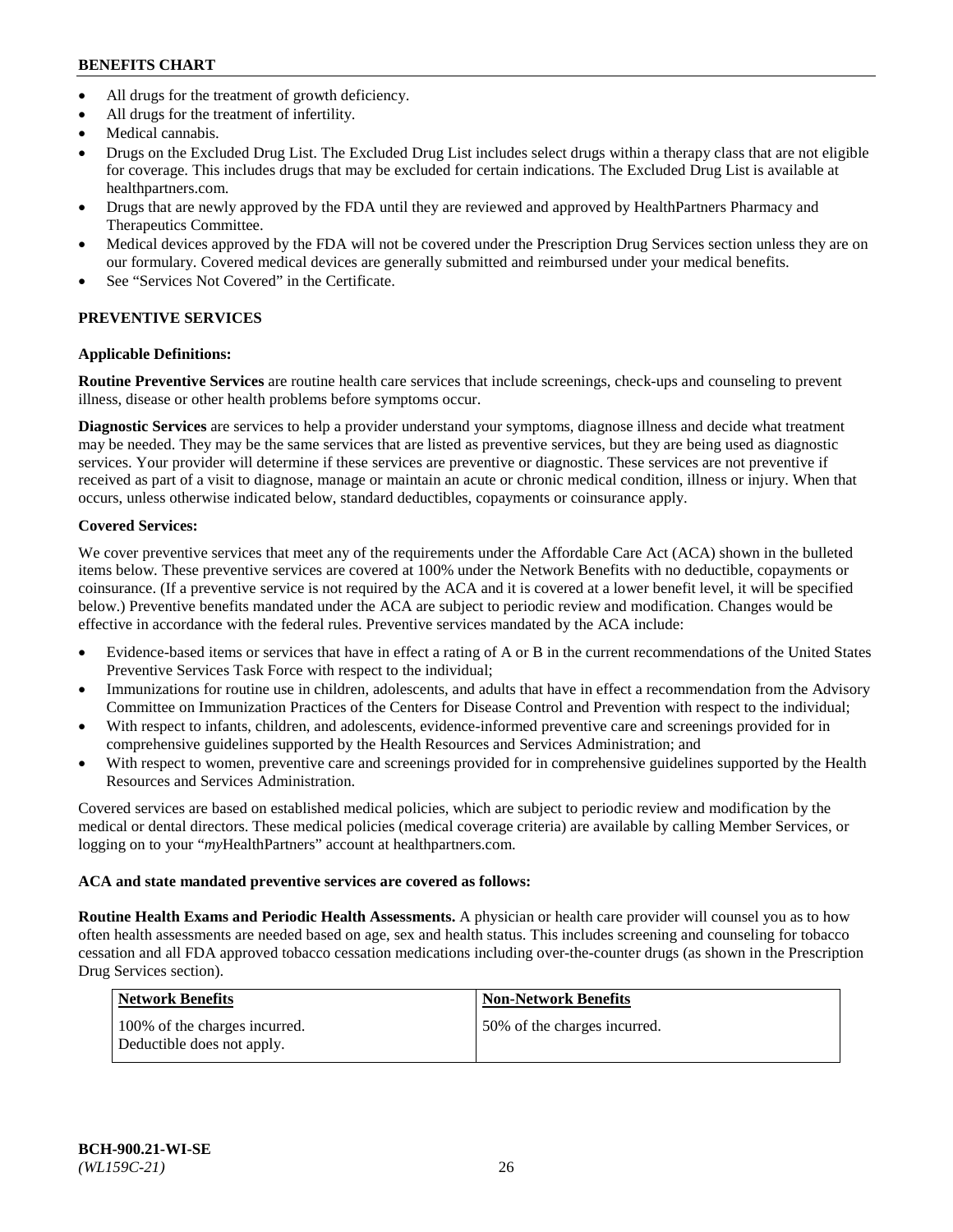**Child Health Supervision Services.** This includes pediatric preventive services such as newborn screenings, appropriate immunizations, developmental assessments and laboratory services appropriate to the age of the child from birth to 72 months and appropriate immunizations to age 18.

| <b>Network Benefits</b>                                     | <b>Non-Network Benefits</b>  |
|-------------------------------------------------------------|------------------------------|
| 100% of the charges incurred.<br>Deductible does not apply. | 50% of the charges incurred. |

#### **Routine Prenatal Care and Exams**

| Network Benefits                                            | <b>Non-Network Benefits</b>  |
|-------------------------------------------------------------|------------------------------|
| 100% of the charges incurred.<br>Deductible does not apply. | 50% of the charges incurred. |

**Routine Postnatal Care.** This includes health exams, assessments, education and counseling relating to the period immediately after childbirth.

| <b>Network Benefits</b>                                     | <b>Non-Network Benefits</b>  |
|-------------------------------------------------------------|------------------------------|
| 100% of the charges incurred.<br>Deductible does not apply. | 50% of the charges incurred. |

**Routine Screening Procedures for Cancer.** This includes colorectal screening starting at age 50 and under age 50 for people at high risk of colorectal cancer. This also includes cancer screenings recommended by the USPSTF with an A or B rating. Women's preventive health services below describe additional routine screening procedures for cancer.

| <b>Network Benefits</b>                                     | <b>Non-Network Benefits</b>   |
|-------------------------------------------------------------|-------------------------------|
| 100% of the charges incurred.<br>Deductible does not apply. | 150% of the charges incurred. |

**Professional Voluntary Family Planning Services.** This includes services to prevent or delay a pregnancy, including counseling and education. Services must be provided by a licensed provider.

| <b>Network Benefits</b>                                     | <b>Non-Network Benefits</b>  |
|-------------------------------------------------------------|------------------------------|
| 100% of the charges incurred.<br>Deductible does not apply. | 50% of the charges incurred. |

#### **Adult Immunizations**

| Network Benefits                                            | <b>Non-Network Benefits</b>   |
|-------------------------------------------------------------|-------------------------------|
| 100% of the charges incurred.<br>Deductible does not apply. | 150% of the charges incurred. |

**Women's Preventive Health Services.** This includes mammograms, screenings for cervical cancer (pap smears), breast pumps, human papillomavirus (HPV) testing, counseling for sexually transmitted infections, counseling and screening for human immunodeficiency virus (HIV), and all FDA approved contraceptive methods as prescribed by a doctor, sterilization procedures, education and counseling (see the Prescription Drug Services section for coverage of oral contraceptive drugs). We also provide genetic screening for BRCA if someone in your family has the gene or you have a diagnosis of cancer.

The U.S. Preventive Services Task Force (USPSTF) recommends screening mammography, with or without clinical breast examination (CBE), every 1-2 years for women aged 40 and older. For women age 50 and older, we cover an annual mammogram.

| <b>Network Benefits</b>                                     | Non-Network Benefits         |
|-------------------------------------------------------------|------------------------------|
| 100% of the charges incurred.<br>Deductible does not apply. | 50% of the charges incurred. |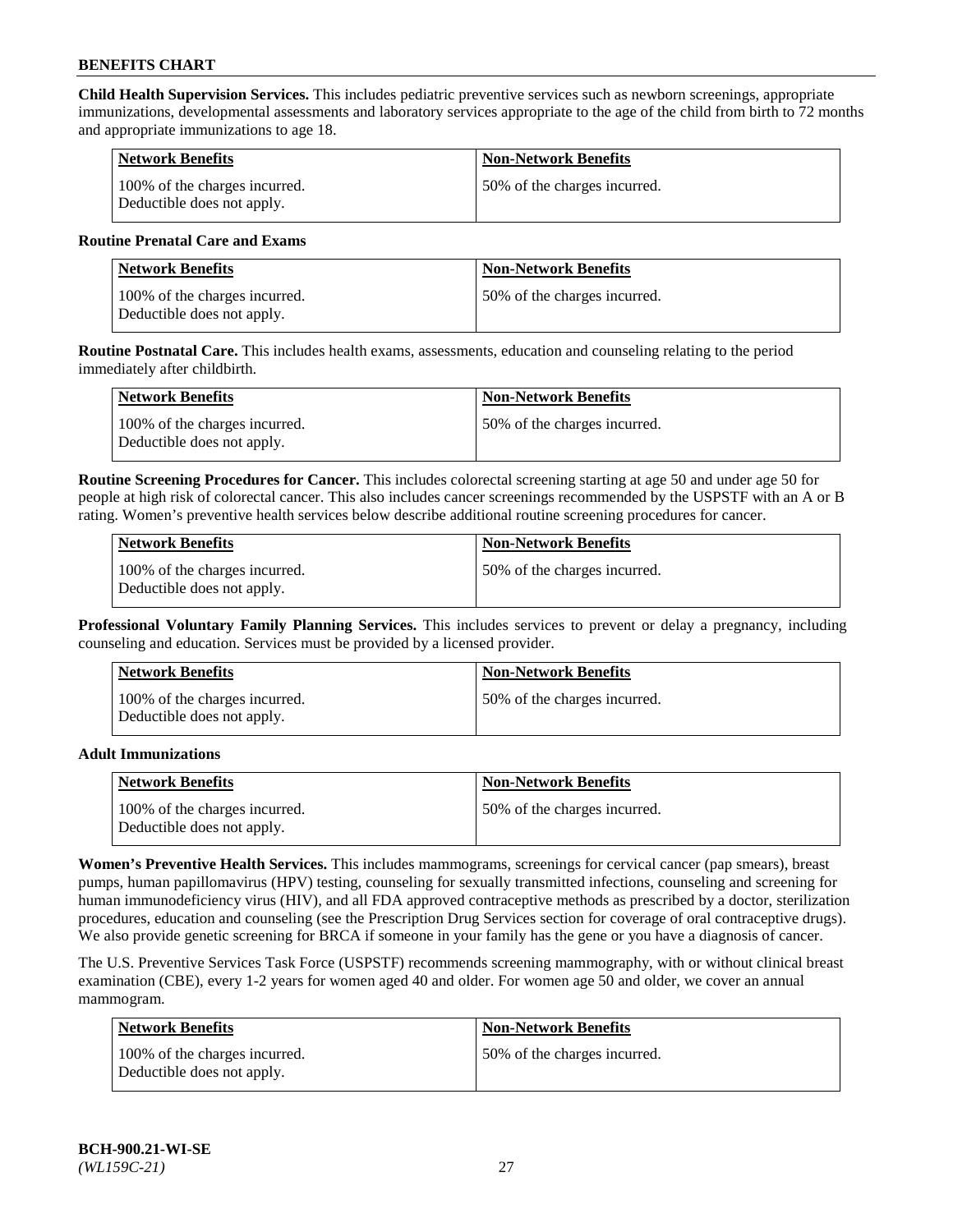**Obesity Screening and Management.** We cover obesity screening and counseling for all ages during a routine preventive care exam. If you are age 18 or older and have a body mass index of 30 or more, we also cover intensive obesity management to help you lose weight. Your primary care doctor can coordinate these services.

| <b>Network Benefits</b>                                     | <b>Non-Network Benefits</b>  |
|-------------------------------------------------------------|------------------------------|
| 100% of the charges incurred.<br>Deductible does not apply. | 50% of the charges incurred. |

**Preventive Medications.** We cover preventive medications currently recommended by USPSTF with an A or B rating if they are prescribed by your medical provider and they are listed on our formulary. Preventive medications are subject to periodic review and modification. Changes would be effective in accordance with the federal rules and reflected in our current medical coverage criteria for preventive care services.

| <b>Network Benefits</b>                                     | <b>Non-Network Benefits</b>  |
|-------------------------------------------------------------|------------------------------|
| 100% of the charges incurred.<br>Deductible does not apply. | 50% of the charges incurred. |

#### **In addition to any ACA or state mandated preventive services referenced above, we cover the following eligible services:**

# **Routine Eye and Hearing Exams**

| <b>Network Benefits</b>                                     | <b>Non-Network Benefits</b>  |
|-------------------------------------------------------------|------------------------------|
| 100% of the charges incurred.<br>Deductible does not apply. | 50% of the charges incurred. |

**Ovarian Cancer Surveillance Test for Women who are at Risk.** "At risk for ovarian cancer" means (1) having a family history that includes any of the following: one or more first-degree or second-degree relatives with ovarian cancer, clusters of female relatives with breast cancer or nonpolyposis colorectal cancer; or (2) testing positive for BRCA1 or BRCA2 mutations. "Surveillance test for ovarian cancer" means annual screening using CA-125 serum tumor marker testing, transvaginal ultrasound, pelvic examination or other proven ovarian screening tests currently being evaluated by the federal Food and Drug Administration or by the National Cancer Institute.

| <b>Network Benefits</b>                               | <b>Non-Network Benefits</b>                           |
|-------------------------------------------------------|-------------------------------------------------------|
| Coverage level is same as corresponding Network       | Coverage level is same as corresponding Non-Network   |
| Benefits, depending on type of service provided, such | Benefits, depending on type of service provided, such |
| as Diagnostic Imaging Services, Laboratory Services   | as Diagnostic Imaging Services, Laboratory Services   |
| or Office Visits for Illness or Injury, or Preventive | or Office Visits for Illness or Injury, or Preventive |
| Services.                                             | Services.                                             |

## **Limitations:**

• Services are not preventive if received as part of a visit to diagnose, manage or maintain an acute or chronic medical condition, illness or injury. When that occurs, unless otherwise indicated above, standard deductibles, copayments or coinsurance apply.

## **Not Covered:**

See "Services Not Covered" in the Certificate.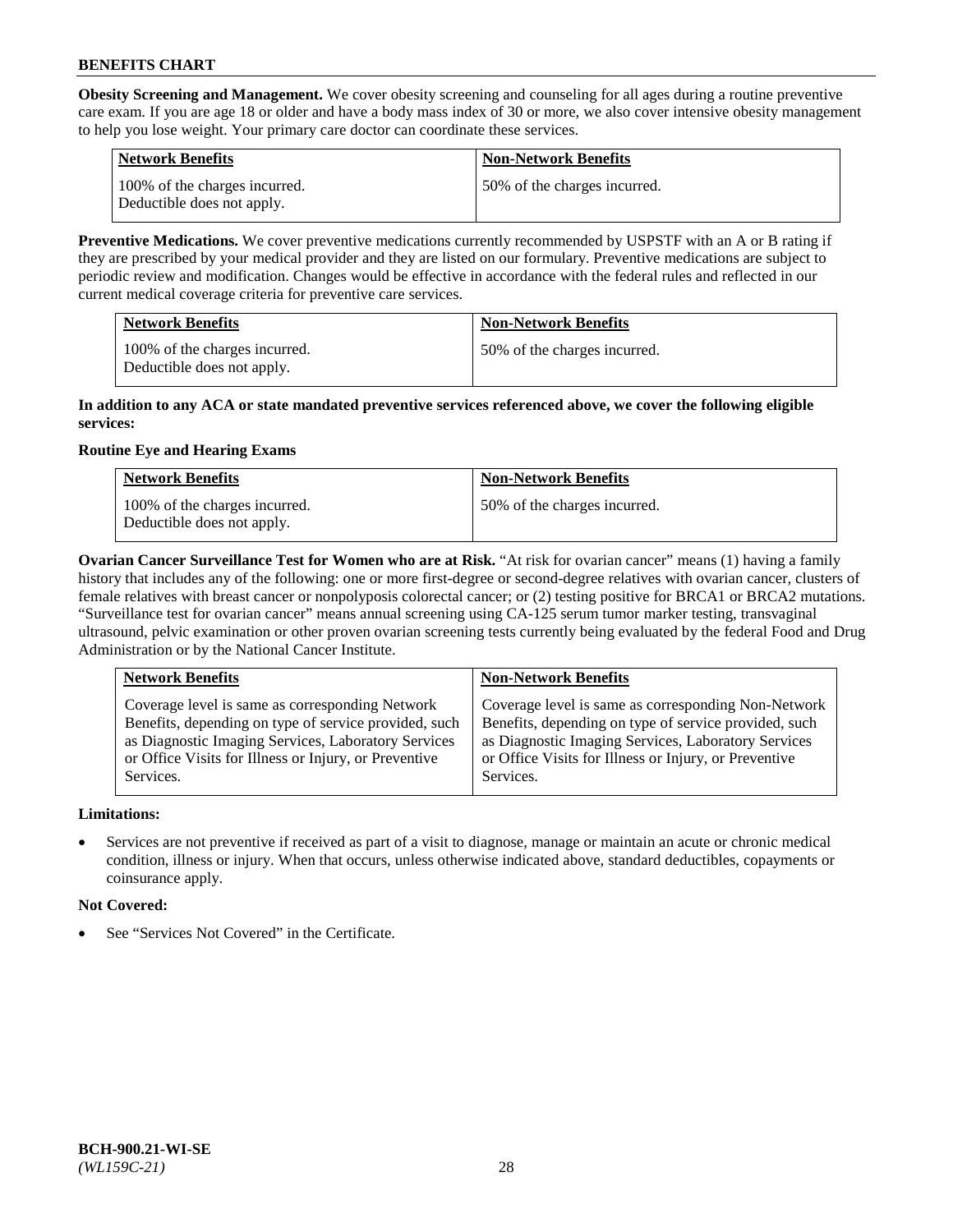## **TRANSPLANT SERVICES**

#### **Applicable Definitions:**

**Autologous.** This is when the source of cells is from the individual's own marrow or stem cells.

**Allogeneic.** This is when the source of cells is from a related or unrelated donor's marrow or stem cells.

**Allogeneic Bone Marrow Transplant.** This is when the bone marrow is harvested from the related or unrelated donor and stored. The patient undergoes treatment which includes tumor ablation with high-dose chemotherapy and/or radiation. The bone marrow is reinfused (transplanted).

**Autologous Bone Marrow Transplant.** This is when the bone marrow is harvested from the individual and stored. The patient undergoes treatment which includes tumor ablation with high-dose chemotherapy and/or radiation. The bone marrow is reinfused (transplanted).

**Autologous/Allogeneic Stem Cell Support.** This is a treatment process that includes stem cell harvest from either bone marrow or peripheral blood, tumor ablation with high-dose chemotherapy and/or radiation, stem cell reinfusion, and related care. Autologous/allogeneic bone marrow transplantation and high dose chemotherapy with peripheral stem cell rescue/support are considered to be autologous/allogeneic stem cell support.

**Designated Transplant Center.** This is any health care provider, group or association of health care providers designated by us to provide services, supplies or drugs for specified transplants for our Insureds.

**Transplant Services.** This is transplantation (including retransplants) of the human organs or tissue listed below, including all related post-surgical treatment, follow-up care and drugs and multiple transplants for a related cause. Transplant services do not include other organ or tissue transplants or surgical implantation of mechanical devices functioning as a human organ, except surgical implantation of an FDA approved Ventricular Assist Device (VAD) or total artificial heart, functioning as a temporary bridge to heart transplantation.

Prior authorization is required prior to consultation to support coordination of care and benefits.

#### **Covered Services:**

We cover eligible transplant services (as defined above) while you are covered under the Certificate. Transplants that will be considered for coverage are limited to the following:

- Kidney transplants for end-stage disease.
- Cornea transplants for end-stage disease.
- Heart transplants for end-stage disease.
- Lung transplants or heart/lung transplants for: (1) primary pulmonary hypertension; (2) Eisenmenger's syndrome; (3) endstage pulmonary fibrosis; (4) alpha 1 antitrypsin disease; (5) cystic fibrosis; and (6) emphysema.
- Liver transplants for: (1) biliary atresia in children; (2) primary biliary cirrhosis; (3) post-acute viral infection (including hepatitis A, hepatitis B antigen e negative and hepatitis C) causing acute atrophy or post-necrotic cirrhosis; (4) primary sclerosing cholangitis; (5) alcoholic cirrhosis; and (6) hepatocellular carcinoma.
- Allogeneic bone marrow transplants or peripheral stem cell support associated with high dose chemotherapy for: (1) acute myelogenous leukemia; (2) acute lymphocytic leukemia; (3) chronic myelogenous leukemia; (4) severe combined immunodeficiency disease; (5) Wiskott-Aldrich syndrome; (6) aplastic anemia; (7) sickle cell anemia; (8) non-relapsed or relapsed non-Hodgkin's lymphoma; (9) multiple myeloma; and (10) testicular cancer.
- Autologous bone marrow transplants or peripheral stem cell support associated with high-dose chemotherapy for: (1) acute leukemias; (2) non-Hodgkin's lymphoma; (3) Hodgkin's disease; (4) Burkitt's lymphoma; (5) neuroblastoma; (6) multiple myeloma; (7) chronic myelogenous leukemia; and (8) non-relapsed non-Hodgkin's lymphoma.
- Pancreas transplants for simultaneous pancreas-kidney transplants for diabetes, pancreas after kidney, living related segmental simultaneous pancreas kidney transplantation and pancreas transplant alone.

To receive Network Benefits, charges for transplant services must be incurred at a Designated Transplant Center.

The transplant-related treatment provided, including expenses incurred for directly related donor services, shall be subject to and in accordance with the provisions, limitations, maximums and other terms of the Certificate.

Medical and hospital expenses of the donor are covered only when the recipient is an Insured and the transplant and directly related donor expenses have been prior authorized for coverage. Treatment of medical complications that may occur to the donor are not covered. Donors are not considered Insureds, and are therefore not eligible for the rights afforded to Insureds under the Certificate.